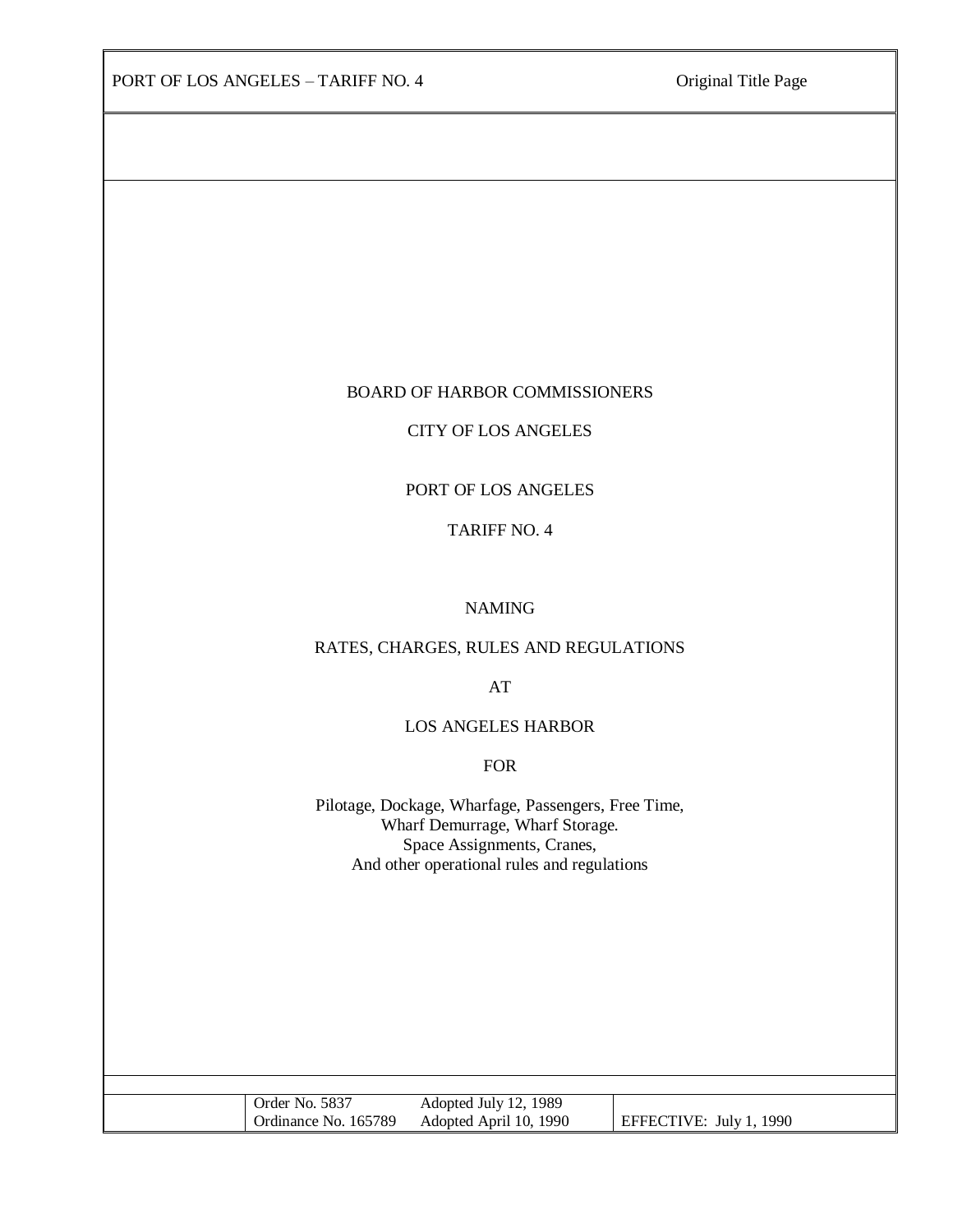Forty-second Revised……. Page 1 Cancels Forty-first Revised…...……Page 1

# COMMISSIONERS AND OFFICERS OF THE LOS ANGELES HARBOR DEPARTMENT

# BOARD OF HARBOR COMMISSIONERS

# EXECUTIVE STAFF

| MARLA B. BLEAVINS Deputy Executive Director, Finance and Administration and CFO           |
|-------------------------------------------------------------------------------------------|
|                                                                                           |
| THOMAS E. GAZSIDeputy Executive Director, Chief of Public Safety and Emergency Management |
| MICHAEL DI BERNARDO Deputy Executive Director, Marketing and Customer Relations           |
|                                                                                           |
|                                                                                           |
|                                                                                           |
|                                                                                           |
|                                                                                           |
|                                                                                           |
|                                                                                           |
|                                                                                           |
|                                                                                           |
|                                                                                           |
|                                                                                           |
|                                                                                           |
|                                                                                           |
|                                                                                           |
|                                                                                           |

Correction No. 750

66868467

EFFECTIVE: October 16, 2019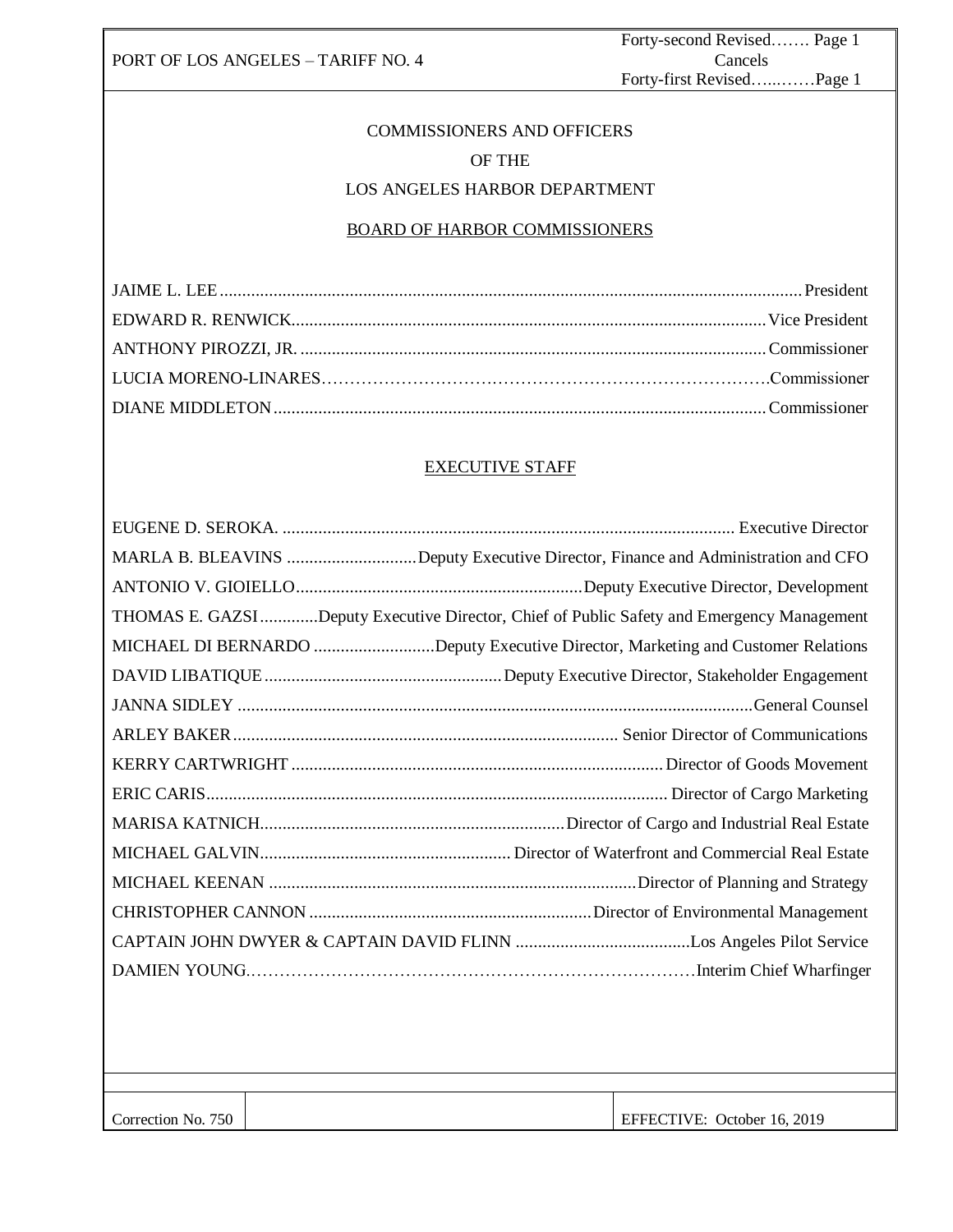|                                    | Twenty Fifth Revised Page2 |
|------------------------------------|----------------------------|
| PORT OF LOS ANGELES – TARIFF NO. 4 | Cancels                    |
|                                    |                            |

|                                                   | Correction<br>Page            | Correction | Page                                                      |        | Correction                   | Page                           |        | Correction        | Page                          |
|---------------------------------------------------|-------------------------------|------------|-----------------------------------------------------------|--------|------------------------------|--------------------------------|--------|-------------------|-------------------------------|
| Number                                            | Number                        | Number     | Number                                                    | Number |                              | Number                         | Number |                   | Number                        |
| 251                                               | $3rd$ Rev. Page 58            | 281        | 4 <sup>th</sup> Rev. Page 136                             | 311    |                              | 6 <sup>th</sup> Rev. Page 40-C | 341    |                   | $4th$ Rev. Page 79            |
| 252                                               | 2 <sup>nd</sup> Rev. Page 58A | 282        | 1 <sup>st</sup> Rev. Page 138                             | 312    | 2 <sup>nd</sup> Rev. Page 44 |                                | 342    |                   | 4 <sup>th</sup> Rev. Page 80  |
| 253                                               | 4 <sup>th</sup> Rev. Page 59  | 283        | $1st$ Rev. Page 141                                       | 313    | 4 <sup>th</sup> Rev. Page 45 |                                | 343    |                   | $4th$ Rev. Page 111           |
| 254                                               | $3rd$ Rev. Page 60            | 284        | $2nd$ Rev. Page 164                                       | 314    | $6th$ Rev. Page 51           |                                | 344    |                   | $1st$ Rev. Page 112           |
| 255                                               | 5 <sup>th</sup> Rev. Page 71  | 285        | $1st$ Rev. Page 177                                       | 315    |                              | $5th$ Rev. Page 51-A           | 345    |                   | $2nd$ Rev. Page 113           |
| 256                                               | $2nd$ Rev. Page 71A           | 286        | 2 <sup>nd</sup> Rev. Page 181                             | 316    | $7th$ Rev. Page 52           |                                | 346    |                   | 5 <sup>th</sup> Rev. Page 115 |
| 257                                               | 4 <sup>th</sup> Rev. Page 72  | 287        | 18 <sup>th</sup> Rev. Page 2                              | 317    |                              | 1 <sup>st</sup> Rev. Page 52-A | 347    |                   | 5 <sup>th</sup> Rev. Page 116 |
| 258                                               | 4 <sup>th</sup> Rev. Page 73  | 288        | 15 <sup>th</sup> Rev. Page 1                              | 318    | $6th$ Rev. Page 53           |                                | 348    |                   | $4th$ Rev. Page 117           |
| 259                                               | $3rd$ Rev. Page 73A           | 289        | $19th$ Rev. Page 2                                        | 319    |                              | $4th$ Rev. Page 53-A           | 349    |                   | $5th$ Rev. Page 118           |
| 260                                               | 5 <sup>th</sup> Rev. Page 74  | 290        | 1 <sup>st</sup> Rev. Page 180                             | 320    | $7th$ Rev. Page 54           |                                | 350    |                   | 5 <sup>th</sup> Rev. Page 119 |
|                                                   |                               |            |                                                           |        |                              |                                |        |                   |                               |
| 261                                               | $3rd$ Rev. Page 74A           | 291        | 16 <sup>th</sup> Rev. Page 1                              | 321    | $5th$ Rev. Page 55           |                                | 351    |                   | 4 <sup>th</sup> Rev. Page 120 |
| 262                                               | 3 <sup>rd</sup> Rev. Page 76  | 292        | 20 <sup>th</sup> Rev. Page 2                              | 322    | $6th$ Rev. Page 56           |                                | 352    |                   | 5 <sup>th</sup> Rev. Page 122 |
| 263                                               | 2 <sup>nd</sup> Rev. Page 76A | 293        | $1st$ Rev. Page 9                                         | 323    |                              | 3rd Rev. Page 56-A             | 353    |                   | $5th$ rev. Page 125           |
| 264                                               | 3 <sup>rd</sup> Rev. Page 77  | 294        | 2 <sup>nd</sup> Revised Page 15                           | 324    | $4th$ Rev. Page 57           |                                | 354    |                   | 3rd Rev. Page 131             |
| 265                                               | $2nd$ Rev. Page 77A           | 295        | 3rd Rev. Page 17                                          | 325    | $4th$ Rev. Page 58           |                                | 355    |                   | 3 <sup>rd</sup> Rev. Page 134 |
| 266                                               | 3rd Rev. Page 78              | 296        | $2nd$ Rev. Page 163                                       | 326    |                              | $3rd$ Rev. Page 58-A           | 356    |                   | $3rd$ Rev. Page 135           |
| 267                                               | 3rd Rev. Page 79              | 297        | $17th$ Rev. Page 1                                        | 327    | $5th$ Rev. Page 59           |                                | 357    |                   | $5th$ Rev. Page 136           |
| 268                                               | 3rd Rev. Page 80              | 298        | $1st$ Rev. Page 48                                        | 328    | $4th$ Rev. Page 60           |                                | 358    |                   | 2 <sup>nd</sup> Rev. Page 138 |
| 269                                               | 3rd Rev. Page 111             | 299        | $1st$ Rev. Page 49                                        | 329    | $6th$ Rev. Page 71           |                                | 359    |                   | 2 <sup>nd</sup> Rev. Page 141 |
| 270                                               | 4 <sup>th</sup> Rev. Page 115 | 300        | 6 <sup>th</sup> Rev. Page 52                              | 330    |                              | $3rd$ Rev. Page 71-A           | 360    |                   | 3rd Rev. Page 164             |
|                                                   |                               |            |                                                           |        |                              |                                |        |                   |                               |
| 271                                               | $4th$ Rev. Page 116           | 301        | $21st$ Rev. Page 2                                        | 331    | 5 <sup>th</sup> Rev. Page 72 |                                | 361    |                   | $2nd$ Rev. Page 177           |
| 272                                               | 3rd Rev. Page 117             | 302        | 22 <sup>nd</sup> Rev. Page 2                              | 332    | $5th$ Rev. Page 73           |                                | 362    |                   | 3rd Rev. Page 181             |
| 273                                               | 4 <sup>th</sup> Rev. Page 118 | 303        | $1st$ Rev. Page 3                                         | 333    |                              | 4 <sup>th</sup> Rev. Page 73-A | 363    |                   | 24 <sup>th</sup> Rev. Page 2  |
| 274                                               | $4th$ Rev. Page 119           | 304        | 3rd Rev. Page 4                                           | 334    | 6 <sup>th</sup> Rev. Page 74 |                                | 364    |                   | 19 <sup>th</sup> Rev. Page 1  |
| 275                                               | 3rd Rev. Page 120             | 305        | 18 <sup>th</sup> Rev. Page 1                              | 335    |                              | 4 <sup>th</sup> Rev. Page 74-A | 365    |                   | $20th$ Rev. Page 1            |
| 276                                               | $4th$ Rev. Page 122           | 306        | 23rd Rev. Page 2                                          | 336    | $4th$ Rev. Page 76           |                                | 366    | $4th$ Rev. Page 4 |                               |
| 277                                               | $4th$ Rev. Page 125           | 307        | $7th$ Rev. Page 37                                        | 337    |                              | $3rd$ Rev. Page 76-A           | 367    |                   | $2nd$ Rev. Page 31            |
| 278                                               | $2nd$ Rev. Page 131           | 308        | $7th$ Rev. Page 38                                        | 338    | $4th$ Rev. Page 77           |                                | 368    |                   | $1st$ Rev. Page 32            |
| 279                                               | 2 <sup>nd</sup> Rev. Page 134 | 309        | $7th$ Rev. Page 39                                        | 339    |                              | $3rd$ Rev. Page 77-A           | 369    |                   | $1st$ Rev. Page 33            |
| 280                                               | 2 <sup>nd</sup> Rev. Page 135 | 310        | $7th$ Rev. Page 40                                        | 340    | 4 <sup>th</sup> Rev. Page 78 |                                | 370    |                   | $2nd$ Rev. Page 34            |
|                                                   |                               |            |                                                           |        |                              |                                |        |                   |                               |
|                                                   |                               |            |                                                           |        |                              |                                |        |                   |                               |
|                                                   |                               |            | See Item 10 for explanation of abbreviations and symbols. |        |                              |                                |        |                   |                               |
| Correction No. 376<br>Effective: November 9, 2006 |                               |            |                                                           |        |                              |                                |        |                   |                               |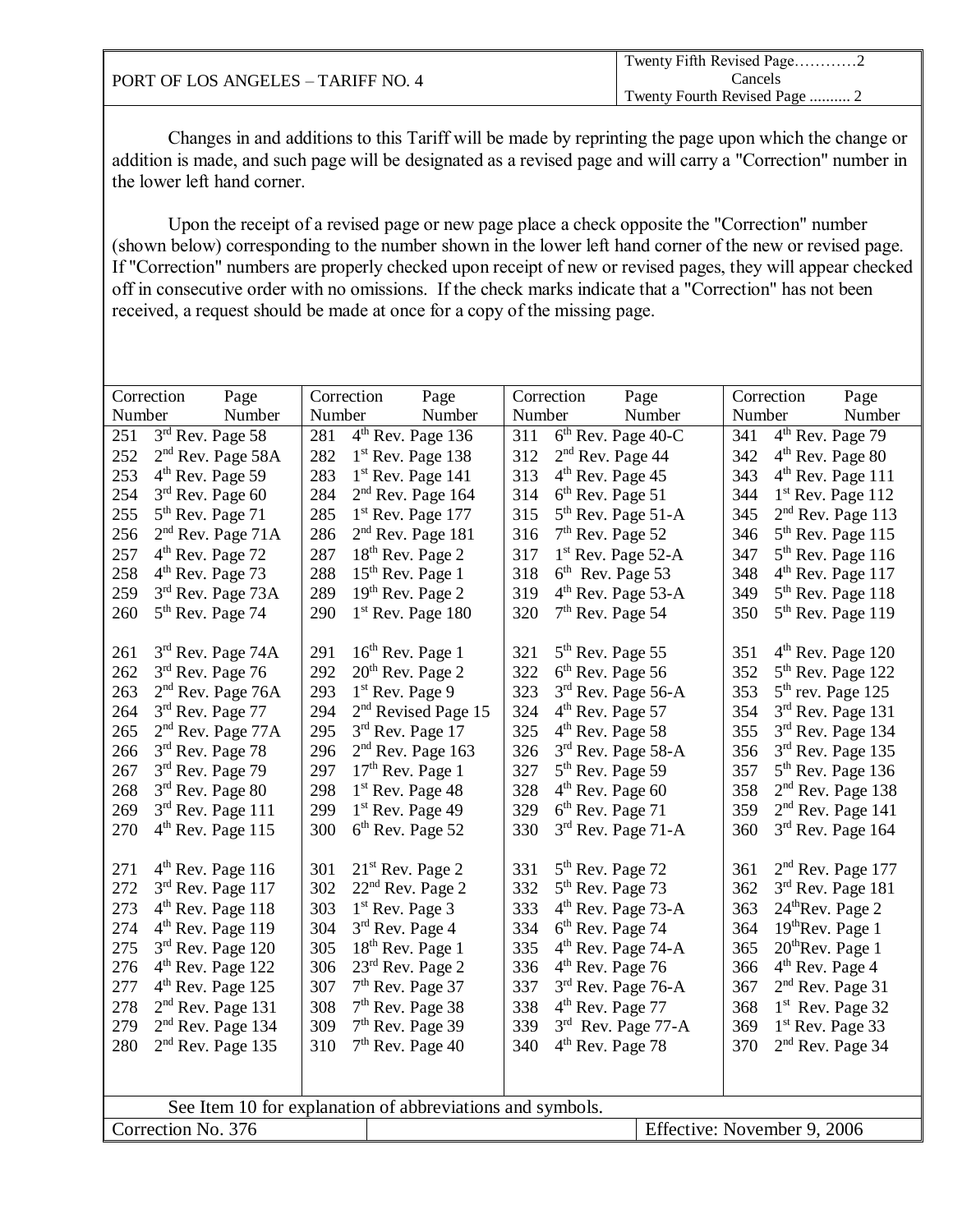|        | Correction<br>Page            | Correction | Page                                                      |        | Correction                     | Page                        |        | Correction        | Page                           |
|--------|-------------------------------|------------|-----------------------------------------------------------|--------|--------------------------------|-----------------------------|--------|-------------------|--------------------------------|
| Number | Number                        | Number     | Number                                                    | Number |                                | Number                      | Number |                   | Number                         |
| 371    | 2 <sup>nd</sup> Rev. Page 35  | 404        | Original Page 10B                                         | 437    | $2nd$ Rev. Page 189            |                             | 471    |                   | 4 <sup>th</sup> Rev. Page 183  |
| 372    | 8 <sup>th</sup> Rev. Page 37  | 405        | Original Page 196                                         | 438    | $2nd$ Rev. Page 190            |                             | 472    |                   | $4th$ Rev. Page 184            |
| 373    | 8 <sup>th</sup> Rev. Page 38  | 406        | Original Page 197                                         | 439    | $2nd$ Rev. Page 191            |                             | 473    |                   | 2 <sup>nd</sup> Rev. Page 184A |
| 374    | 8 <sup>th</sup> Rev. Page 39  | 407        | Original Page 198                                         | 440    | $2nd$ Rev. Page 192            |                             | 474    |                   | Original Page 184B             |
| 375    | 8 <sup>th</sup> Rev. Page 40  | 408        | 6 <sup>th</sup> Rev. Page 2A                              | 441    | $9th$ Rev. Page 2A             |                             | 475    |                   | $4th$ Rev. Page 185            |
| 376    | $25th$ Rev. Page 2            | 409        | $2nd$ Rev. Page 10A                                       | 442    | Original Page 199              |                             | 476    |                   | $4th$ Rev. Page 187            |
| 377    | $2nd$ Rev. Page 112           | 410        | $1st$ Rev. Page 10B                                       | 443    | Original Page 200              |                             | 477    |                   | 15 <sup>th</sup> Rev. Page 2A  |
| 378    | 3rd Rev. Page 113             | 411        | $2nd$ Rev. Page 183                                       | 444    | Original Page 201              |                             | 478    | $1st$ Rev. Page 6 |                                |
| 379    | 21st Rev. Page 1              | 412        | 2 <sup>nd</sup> Rev. Page 184                             | 445    | Original Page 202              |                             | 479    |                   | 4 <sup>th</sup> Rev. Page 135  |
| 380    | 1 <sup>st</sup> Rev. Page 2A  | 413        | Original Page 184A                                        | 446    | $2nd$ Rev. Page 10B            |                             | 480    |                   | 16 <sup>th</sup> Rev. Page 2A  |
| 381    | $22nd$ Rev. Page 1            | 414        | $2nd$ Rev. Page 185                                       | 447    | $10th$ Rev. Page 2A            |                             | 481    |                   | 3rd Rev. Page 10B              |
| 382    | 4 <sup>th</sup> Rev. Page 113 | 415        | 2 <sup>nd</sup> Rev. Page 186                             | 448    | $5th$ Rev. Page 4              |                             | 482    |                   | Original Page 203              |
| 383    | $2nd$ Rev. Page 2A            | 416        | $2nd$ Rev. Page 187                                       | 449    | 1 <sup>st</sup> Rev. Page 19   |                             | 483    |                   | Original Page 204              |
| 384    | Original Page 143B            | 417        | Original Page 188                                         | 450    | 11 <sup>th</sup> Rev. Page 2A  |                             | 484    |                   | Original Page 205              |
| 385    | 1st Rev. Page 17A             | 418        | Original Page 189                                         | 451    | $24th$ Rev. Page 1             |                             | 485    |                   | Original Page 206              |
| 386    | $2nd$ Rev. Page 3             | 419        | Original Page 190                                         | 452    | $5th$ Rev. Page 10A            |                             | 486    |                   | Original Page 207              |
| 387    | $23rd$ Rev. Page 1            | 420        | Original Page 191                                         | 453    | $2nd$ Rev. Page 193            |                             | 487    |                   | Original Page 208              |
| 388    | $2nd$ Rev. Page 7             | 421        | Original Page 192                                         | 454    | 2 <sup>nd</sup> Rev. Page 194  |                             | 488    |                   | 26 <sup>th</sup> Rev. Page 1   |
| 389    | 3rd Rev. Page 2A              | 422        | Original Page 193                                         | 455    | 12 <sup>th</sup> Rev. Page 2A  |                             | 489    |                   | 17 <sup>th</sup> Rev. Page 2A  |
| 390    | Original Page 10A             | 423        | Original Page 194                                         | 456    | $7th$ Rev. Page 40-C           |                             | 490    |                   | $27th$ Rev. Page 1             |
| 391    | Original Page 183             | 424        | Original Page 195                                         | 457    | 3 <sup>rd</sup> Rev. Page 40-D |                             | 491    |                   | $4th$ Rev. Page 10B            |
| 392    | Original Page 184             | 425        | $1st$ Rev. Page 196                                       | 458    | 13 <sup>th</sup> Rev. Page 2A  |                             | 492    |                   | $2nd$ Rev. Page 196            |
| 393    | Original Page 185             | 426        | $1st$ Rev. Page 197                                       | 459    | $25th$ Rev. Page 1             |                             | 493    |                   | $2nd$ Rev. Page 197            |
| 394    | Original Page 186             | 427        | $7th$ Rev. Page 2A                                        | 460    | $6th$ Rev. Page 10A            |                             | 494    |                   | 18 <sup>th</sup> Rev. Page 2A  |
| 395    | Original Page 187             | 428        | $3rd$ Rev. Page 10A                                       | 461    | $3rd$ Rev. Page 183            |                             | 495    |                   | 5 <sup>th</sup> Rev. Page 10B  |
| 396    | $4th$ Rev. Page 2A            | 429        | $1st$ Rev. Page 189                                       | 462    | $3rd$ Rev. Page 184            |                             | 496    |                   | $3rd$ Rev. Page 196            |
| 397    | $1st$ Rev. Page 10A           | 430        | $1st$ Rev. Page 190                                       | 463    |                                | $1st$ Rev. Page 184-A       | 497    |                   | $3rd$ Rev. Page 197            |
| 398    | $1st$ Rev. Page 183           | 431        | 1 <sup>st</sup> Rev. Page 191                             | 464    | 3rd Rev. Page 185              |                             | 498    |                   | $19th$ Rev. Page 2A            |
| 399    | 1 <sup>st</sup> Rev. Page 184 | 432        | $1st$ Rev. Page 192                                       | 465    | $3rd$ Rev. Page 186            |                             | 499    | $1st$ Rev. Page 5 |                                |
| 400    | $1st$ Rev. Page 185           | 433        | 1 <sup>st</sup> Rev. Page 193                             | 467    | $3rd$ Rev. Page 187            |                             | 500    |                   | $2nd$ Rev. Page 48             |
| 401    | $1st$ Rev. Page 186           | 434        | $1st$ Rev. Page 194                                       | 468    | 1 <sup>st</sup> Rev. Page 188  |                             | 501    |                   | $6th$ Rev. Page 51A            |
| 402    | $1st$ Rev. Page 187           | 435        | 8 <sup>th</sup> Rev. Page 2A                              | 469    | 14 <sup>th</sup> Rev. Page 2A  |                             | 502    |                   | 8 <sup>th</sup> Rev. Page 52   |
| 403    | 5 <sup>th</sup> Rev. Page 2A  | 436        | 4 <sup>th</sup> Rev. Page 10A                             | 470    | 7 <sup>th</sup> Rev. Page 10A  |                             | 503    |                   | 20 <sup>th</sup> Rev. Page 2A  |
|        |                               |            |                                                           |        |                                |                             |        |                   |                                |
|        |                               |            | See Item 10 for explanation of abbreviations and symbols. |        |                                |                             |        |                   |                                |
|        | Correction No. 503            |            |                                                           |        |                                | Effective: December 5, 2009 |        |                   |                                |
|        |                               |            |                                                           |        |                                |                             |        |                   |                                |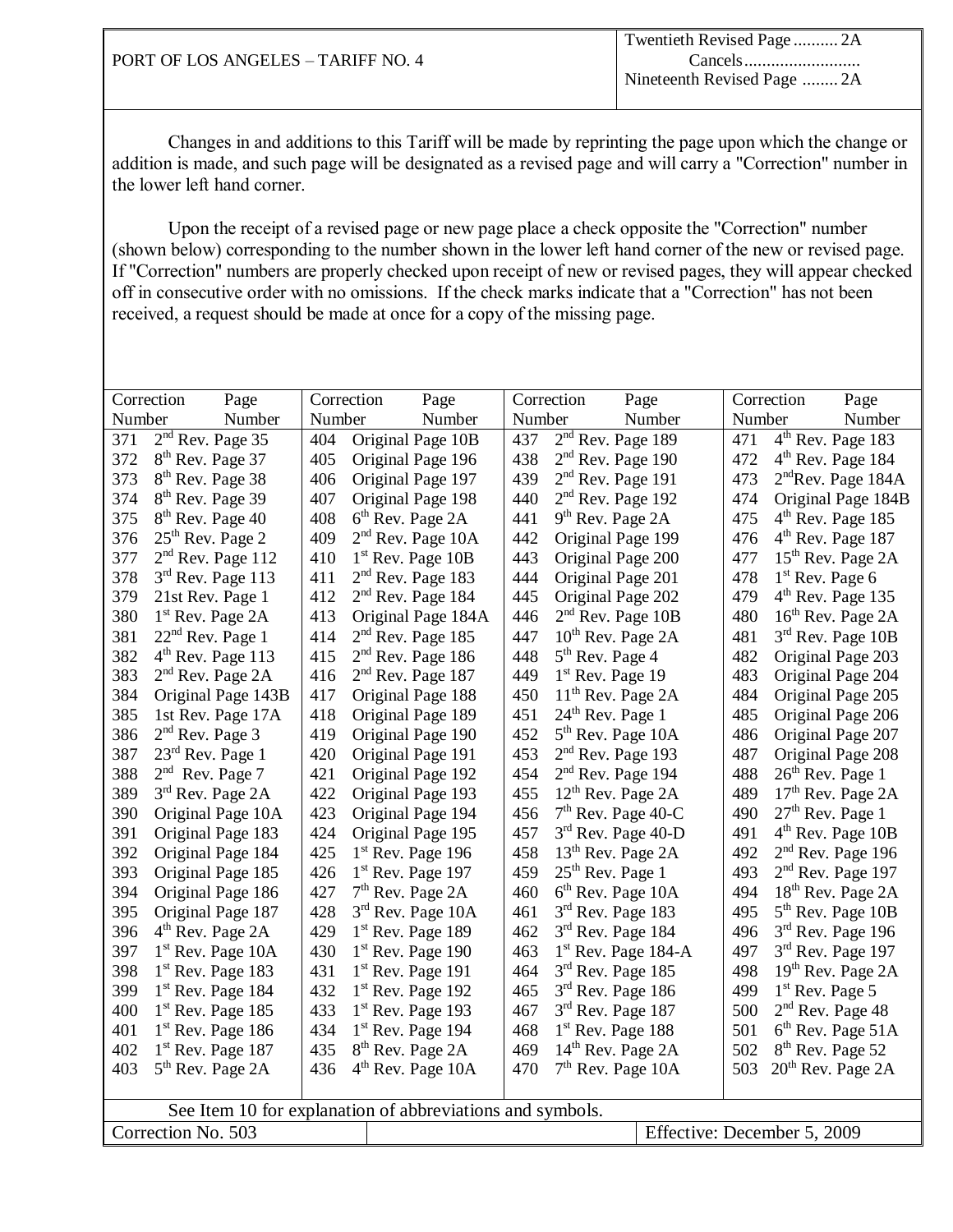|                                    | Seventeenth Revised Page 2B |
|------------------------------------|-----------------------------|
| PORT OF LOS ANGELES - TARIFF NO. 4 |                             |
|                                    | Sixteenth Revised Page  2B  |
|                                    |                             |

|                                               | Correction<br>Page             | Correction | Page                                                      |        | Correction                    | Page                                        |        | Correction                    | Page                           |
|-----------------------------------------------|--------------------------------|------------|-----------------------------------------------------------|--------|-------------------------------|---------------------------------------------|--------|-------------------------------|--------------------------------|
| Number                                        | Number                         | Number     | Number                                                    | Number |                               | Number                                      | Number |                               | Number                         |
| 504                                           | 8 <sup>th</sup> Rev. Page 10A  | 536        | 3rd Rev. Page 190                                         | 568    |                               | $\overline{10}$ <sup>th</sup> Rev. Page 184 | 600    | $32nd$ Rev. Page 1            |                                |
| 505                                           | $5th$ Rev. Page 183            | 537        | 3rd Rev. Page 191                                         | 569    |                               | 8 <sup>th</sup> Rev. Page 184A              | 601    |                               | 16 <sup>th</sup> Rev. Page 10A |
| 506                                           | $5th$ Rev. Page 184            | 538        | $3rd$ Rev. Page 192                                       | 570    |                               | 6 <sup>th</sup> Rev. Page 184B              | 602    |                               | Original Page 194A             |
| 507                                           | $3rd$ Rev. Page 184A           | 539        | Original Page 192A                                        | 571    |                               | Original Page 184C                          | 603    |                               | Original Page 194B             |
| 508                                           | $1st$ Rev. Page 184B           | 540        | Original Page 192B                                        | 572    |                               | $10th$ Rev. Page 185                        | 604    |                               | Original Page 194C             |
| 509                                           | $5th$ Rev. Page 185            | 541        | $3rd$ Rev. Page 2B                                        | 573    |                               | $7th$ Rev. Page 186                         | 605    |                               | Original Page 194D             |
| 510                                           | 4 <sup>th</sup> Rev. Page 186  | 542        | $12th$ Rev. Page 10A                                      | 574    |                               | $5th$ Rev. Page 188                         | 606    |                               | Original Page 194E             |
| 511                                           | $5th$ Rev. Page 187            | 543        | 8 <sup>th</sup> Rev. Page 183                             | 575    | 8 <sup>th</sup> Rev. Page 2B  |                                             | 607    |                               | 13 <sup>th</sup> Rev. Page 2B  |
| 512                                           | $2nd$ Rev. Page 188            | 544        | 8 <sup>th</sup> Rev. Page 184                             | 576    | $30th$ Rev. Page 1            |                                             | 608    |                               | 17 <sup>th</sup> Rev. Page 10A |
| 513                                           | Original Page 2B               | 545        | 6 <sup>th</sup> Rev. Page 184A                            | 577    | $3rd$ Rev. Page 5             |                                             | 609    |                               | 12 <sup>th</sup> Rev Page 184  |
| 514                                           | 9 <sup>th</sup> Rev. Page 10A  | 546        | $4th$ Rev. Page 184B                                      | 578    | 8 <sup>th</sup> Rev. Page 54  |                                             | 610    |                               | 10 <sup>th</sup> Rev Page 184A |
| 515                                           | $6th$ Rev. Page 183            | 547        | 8 <sup>th</sup> Rev. Page 185                             | 579    | $9th$ Rev. Page 2B            |                                             | 611    |                               | 12 <sup>th</sup> Rev. Page 185 |
| 516                                           | 6 <sup>th</sup> Rev. Page 184  | 548        | 4 <sup>th</sup> Rev. Page 2B                              | 580    | 31 <sup>st</sup> Rev. Page 1  |                                             | 612    | 9 <sup>th</sup> Rev. Page 186 |                                |
| 517                                           | 4 <sup>th</sup> Rev. Page 184A | 549        | $13th$ Page 10A                                           | 581    |                               | 15 <sup>th</sup> Rev. Page 10A              | 613    |                               | $14th$ Rev. Page 2B            |
| 518                                           | $2nd$ Rev. Page 184B           | 550        | $9th$ Rev. Page 183                                       | 582    |                               | $11th$ Rev. Page 183                        | 614    | 5 <sup>th</sup> Rev. Page 5   |                                |
| 519                                           | 6 <sup>th</sup> Rev. Page 185  | 551        | $9th$ Rev. Page 184                                       | 583    |                               | $11th$ Rev. Page 184                        | 615    | $7th$ Rev. Page 53            |                                |
| 520                                           | $5th$ Rev. Page 186            | 552        | $7th$ Rev. Page 184A                                      | 584    |                               | $9th$ Rev. Page 184A                        | 616    |                               | $4th$ Rev. Page 56A            |
| 521                                           | $6th$ Rev. Page 187            | 553        | $5th$ Rev. Page 184B                                      | 585    |                               | $7th$ Rev. Page 184B                        | 617    | 6 <sup>th</sup> Rev. Page 73  |                                |
| 522                                           | $3rd$ Rev. Page 188            | 554        | $9th$ Rev. Page 185                                       | 586    |                               | $1st$ Rev. Page 184C                        | 618    |                               | 5 <sup>th</sup> Rev. Page 76A  |
| 523                                           | $1st$ Rev. Page 2B             | 555        | $5th$ Rev. Page 2B                                        | 587    |                               | $11th$ Rev. Page 185                        | 619    | $15th$ Rev. Page 2B           |                                |
| 524                                           | $10th$ Rev. Page 10A           | 556        | $28th$ Rev. Page 1                                        | 588    | 8 <sup>th</sup> Rev. Page 186 |                                             | 620    | $3rd$ Rev. Page 3             |                                |
| 525                                           | $7th$ Rev. Page 183            | 557        | $6th$ Rev. Page 10B                                       | 589    | $8th$ Rev. Page 187           |                                             | 621    | 6 <sup>th</sup> Rev. Page 5   |                                |
| 526                                           | $7th$ Rev. Page 184            | 558        | $4th$ Rev. Page 196                                       | 590    | $6th$ Rev. Page 188           |                                             | 622    | $2nd$ Rev. Page 6             |                                |
| 527                                           | $5th$ Rev. Page 184A           | 559        | $4th$ Rev. Page 197                                       | 591    |                               | $10^{th}$ Rev. Page 2B                      | 623    |                               | $2nd$ Rev. Page 17A            |
| 528                                           | 3 <sup>rd</sup> Rev. Page 184B | 560        | 6 <sup>th</sup> Rev. Page 2B                              | 592    | $4th$ Rev. Page 5             |                                             | 624    | $5th$ Rev. Page 111           |                                |
| 529                                           | $7th$ Rev. Page 185            | 561        | $2nd$ Rev. Page 5                                         | 593    | $4th$ Rev. Page 48            |                                             | 625    | $5th$ Rev. Page 135           |                                |
| 530                                           | $6th$ Rev. Page 186            | 562        | $3rd$ Rev. Page 48                                        | 594    |                               | $10th$ Rev. Page 52                         | 626    |                               | $16th$ Rev. Page 2B            |
| 531                                           | $7th$ Rev. Page 187            | 563        | $9th$ Rev. Page 52                                        | 595    |                               | $11th$ Rev. Page 2B                         | 627    | 33 <sup>rd</sup> Rev. Page 1  |                                |
| 532                                           | $4th$ Rev. Page 188            | 564        | $7th$ Rev. Page 2B                                        | 596    |                               | $7th$ Rev. Page 10B                         | 628    | $7th$ Rev. Page 5             |                                |
| 533                                           | $2nd$ Rev. Page 2B             | 565        | $29th$ Rev. Page 1                                        | 597    |                               | $5th$ Rev. Page 196                         | 629    | 5 <sup>th</sup> Rev. Page 48  |                                |
| 534                                           | $11th$ Rev. Page 10A           | 566        | $14th$ Rev. Page 10A                                      | 598    |                               | $5th$ Rev. Page 197                         | 630    | $11th$ Rev. Page 52           |                                |
| 535                                           | 3rd Rev. Page 189              | 567        | $10th$ Rev. Page 183                                      | 599    |                               | 12 <sup>th</sup> Rev. Page 2B               | 631    |                               | 17 <sup>th</sup> Rev. Page 2B  |
|                                               |                                |            |                                                           |        |                               |                                             |        |                               |                                |
|                                               |                                |            |                                                           |        |                               |                                             |        |                               |                                |
|                                               |                                |            | See Item 10 for explanation of abbreviations and symbols. |        |                               |                                             |        |                               |                                |
| Correction No. 631<br>Effective: May 12, 2013 |                                |            |                                                           |        |                               |                                             |        |                               |                                |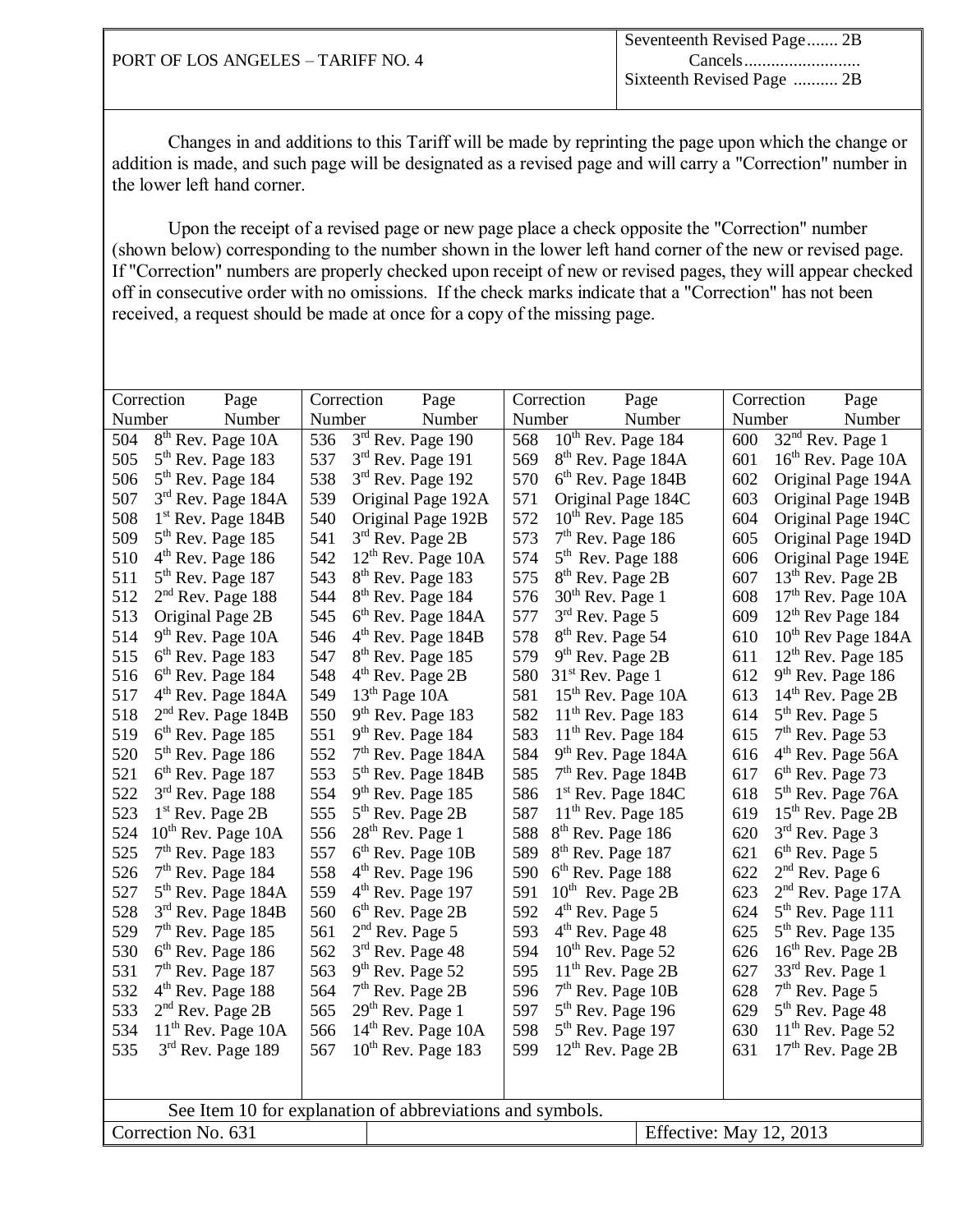|        | Correction<br>Page                            | Correction | Page                                                      | Correction                          | Page   | Correction<br>Page                 |  |
|--------|-----------------------------------------------|------------|-----------------------------------------------------------|-------------------------------------|--------|------------------------------------|--|
| Number | Number                                        | Number     | Number                                                    | Number                              | Number | Number<br>Number                   |  |
| 632    | 34 <sup>th</sup> Rev. Page 1                  | 665        | Original Page 211                                         | 698 6 <sup>th</sup> Rev. Page 111   |        | 731 8 <sup>th</sup> Rev. Page 184B |  |
| 633    | $3rd$ Rev. Page 6                             | 666        | Original Page 212                                         | 699 Original Page 111A              |        | 732 2 <sup>nd</sup> Rev. Page 184C |  |
| 634    | $6th$ Rev. Page 135                           | 667        | Original Page 213                                         | 700 Original Page 210A              |        | 733 13 <sup>th</sup> Rev. Page 185 |  |
| 635    | Original Page 2C                              | 668        | Original Page 214                                         | 701 Original Page 210B              |        | 734 10 <sup>th</sup> Rev. Page 186 |  |
| 636    | $35th$ Rev. Page 1                            | 669        | $5th$ Rev. Page 2C                                        | 702 $10^{\text{th}}$ Rev. Page 2C   |        | 735 9th Rev. Page 187              |  |
| 637    | 1 <sup>st</sup> Rev. Page 2C                  | 670        | $37th$ Rev. Page 1                                        | 703 1st Rev. Page 194A              |        | 736 8 <sup>th</sup> Rev. Page 188  |  |
| 638    | 6 <sup>th</sup> Rev. Page 4                   | 671        | $6th$ Rev. Page 2C                                        | 704 1st Rev. Page 194B              |        | 737 3 <sup>rd</sup> Rev. Page 193  |  |
| 639    | 18 <sup>th</sup> Rev. Page 10A                | 672        | 38 <sup>th</sup> Rev. Page 1                              | 705 1st Rev. Page 194C              |        | 738 3rd Rev. Page 194              |  |
| 640    | $2nd$ Rev. Page 19                            | 673        | $5th$ Rev. Page 3                                         | 706 1st Rev. Page 194D              |        | 739 19 <sup>th</sup> Rev. Page 10A |  |
| 641    | $7th$ Rev. Page 188                           | 674        | 4 <sup>th</sup> Rev. Page 17A                             | 707 1 <sup>st</sup> Rev. Page 194E  |        | 740 15 <sup>th</sup> Rev. Page 2C  |  |
| 642    | $1st$ Rev. Page 195                           | 675        | 6 <sup>th</sup> Rev. Page 136                             | 708 $11th$ Rev. Page 2C             |        | 741 7 <sup>th</sup> Rev. Page 136  |  |
| 643    | $2nd$ Rev. Page 2C                            | 676        | Original Page 136A                                        | 709 10 <sup>th</sup> Rev. Page 37   |        | 742 41 <sup>st</sup> Rev. Page 1   |  |
| 644    | 8 <sup>th</sup> Rev. Page 10B                 | 677        | $4th$ Rev. Page 6                                         | $710~10^{th}$ Rev. Page 38          |        | 743 $16th$ Rev. Page 2C            |  |
| 645    | 6 <sup>th</sup> Rev. Page 196                 | 678        | $7th$ Rev. Page 2C                                        | $711~10^{th}$ Rev. Page 39          |        | 744 12 <sup>th</sup> Rev. Page 10B |  |
| 646    | 6 <sup>th</sup> Rev. Page 197                 | 679        | 38 <sup>th</sup> Rev. Page 1                              | $712~10^{th}$ Rev. Page 40          |        | 745 Original Page 210-AD           |  |
| 647    | $1st$ Rev. Page 198                           | 680        | $7th$ Rev. Page 4                                         | 713 $12th$ Rev. Page 2C             |        | 746 Original Page 210-AE           |  |
| 648    | $3rd$ Rev. Page 2C                            | 681        | $3rd$ Rev. Page 40B                                       | 714 11 <sup>th</sup> Rev. Page 37   |        | 747 Original Page 210-AF           |  |
| 649    | $9th$ Rev. Page 10B                           | 682        | 8 <sup>th</sup> Rev. Page 40C                             | 715 $11^{th}$ Rev. Page 38          |        | 748 Original Page 210-AG           |  |
| 650    | 1 <sup>st</sup> Rev. Page 203                 | 683        | 4 <sup>th</sup> Rev. Page 40D                             | 716 $11^{th}$ Rev. Page 39          |        | 749 17 <sup>th</sup> Rev. Page 2C  |  |
| 651    | $1st$ Rev. Page 204                           | 684        | 8 <sup>th</sup> Rev. Page 2C                              | 717 11 <sup>th</sup> Rev. Page 40   |        | 750 42 <sup>nd</sup> Rev. Page 1   |  |
| 652    | $1st$ Rev. Page 205                           | 685        | $39th$ Rev. Page 1                                        | 718 $13th$ Rev. Page 2C             |        | 751 18 <sup>th</sup> Rev. Page 2C  |  |
| 653    | $1st$ Rev. Page 206                           | 686        | 8 <sup>th</sup> Rev. Page 4                               | 719 $40^{\text{th}}$ Rev. Page 1    |        | 752 $10^{th}$ Rev. Page 4          |  |
| 654    | $1st$ Rev. Page 207                           | 687        | $9th$ Rev. Page 37                                        | 720 $1^{\text{st}}$ Rev. Page 209   |        | 753 9 <sup>th</sup> Rev. Page 5    |  |
| 655    | $1st$ Rev. Page 208                           | 688        | 9 <sup>th</sup> Rev. Page 38                              | 721 $1^{\text{st}}$ Rev. Page 210   |        | 754 Original Page 45A              |  |
| 656    | Original Page 209                             | 689        | 9 <sup>th</sup> Rev. Page 39                              | 722 Original Page 210-AA            |        | 755 7 <sup>th</sup> Rev. Page 111  |  |
| 657    | Original Page 210                             | 690        | $9th$ Rev. Page 40                                        | 723 Original Page 210-AB            |        | 756 19th Rev. Page 2C              |  |
| 658    | $4th$ Rev. Page 2C                            | 691        | $9th$ Rev. Page 2C                                        | 724 Original Page 210-AC            |        | 757 Original Page 210C             |  |
| 659    | $36th$ Rev. Page 1                            | 692        | $9th$ Rev. Page 4                                         | 725 2 <sup>nd</sup> Rev. Page 23    |        | 758 Original Page 210D             |  |
| 660    | $4th$ Rev. Page 3                             | 693        | 8 <sup>th</sup> Rev. Page 5                               | 726 Original Page 23-A              |        | 759 Original Page 210E             |  |
| 661    | $3rd$ Rev. Page 7                             |            | 694 11th Rev. Page 10B                                    | 727 14 <sup>th</sup> Rev. Page 2C   |        | 760 Original Page 210F             |  |
| 662    | $10th$ Rev. Page $10B$                        |            | 695 1st Rev. Page 41                                      | 728 12 <sup>th</sup> Rev. Page 183  |        | 761 Original Page 210G             |  |
| 663    | $3rd$ Rev. Page 17A                           |            | 696 $2nd$ Rev. Page 42                                    | 729 13 <sup>th</sup> Rev. Page 184  |        | 762 Original Page 210H             |  |
| 664    | 2 <sup>nd</sup> Rev. Page 144                 |            | 697 2 <sup>nd</sup> Rev. Page 49                          | 730 11 <sup>th</sup> Rev. Page 184A |        | 763 Original Page 210I             |  |
|        |                                               |            |                                                           |                                     |        |                                    |  |
|        |                                               |            | See Item 10 for explanation of abbreviations and symbols. |                                     |        |                                    |  |
|        | Correction No. 767<br>Effective: May 26, 2021 |            |                                                           |                                     |        |                                    |  |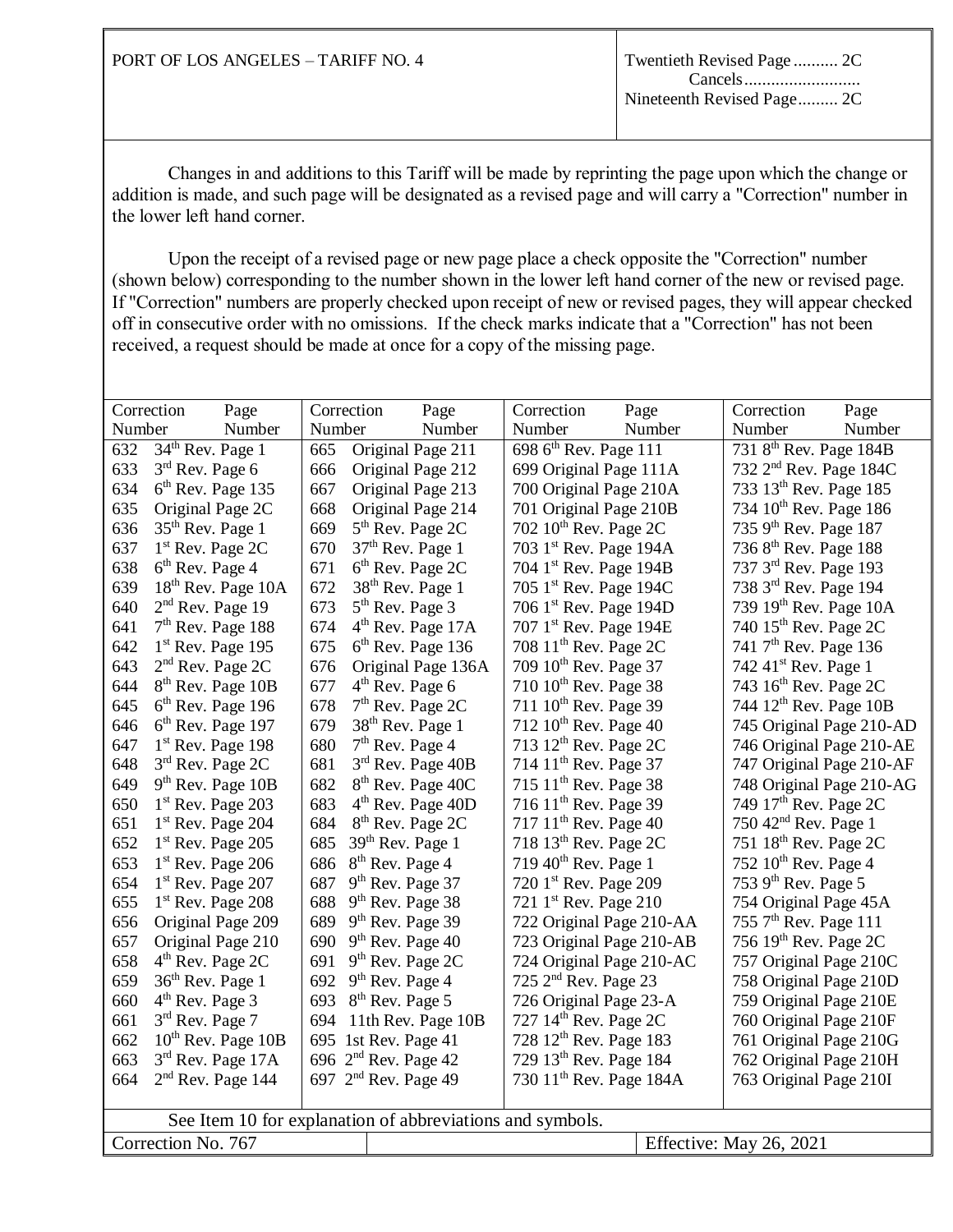| PORT OF LOS ANGELES – TARIFF NO. 4 | Cancels |
|------------------------------------|---------|
|                                    |         |

| Number<br>Number<br>Original Page 210J<br>764<br>13 <sup>th</sup> Rev. Page 10B<br>765<br>Original Page 10C<br>766<br>20 <sup>th</sup> Rev. Page 2C<br>767<br>768<br>Original Page 2D<br>$1st$ Rev. Page 121<br>769<br>770<br>$6th$ Rev. Page 122<br>771<br>Original Page 122A<br>772<br>$1st$ Rev. Page 2D<br>773<br>$12th$ Rev. Page 37<br>774<br>$12th$ Rev. Page 38<br>775<br>$12th$ Rev. Page 39<br>776<br>Original Page 39A<br>Original Page 39B<br>777<br>778<br>Original Page 39C<br>779<br>Original Page 39D<br>780<br>$12th$ Rev. Page 40<br>$9th$ Rev. Page 40C<br>781<br>782<br>$5th$ Rev. Page 40D<br>783<br>$2nd$ Rev. Page 2D<br>784<br>1 <sup>st</sup> Rev. Page 210-AA<br>785<br>3rd Rev. Page 2D<br>786<br>$20th$ Rev. Page 10A<br>787<br>$13th$ Rev. Page 183<br>788<br>$14th$ Rev. Page 184<br>789<br>12 <sup>th</sup> Rev. Page 184A<br>$3rd$ Rev. Page 184C<br>790<br>791<br>$14th$ Rev. Page 185<br>792<br>$10th$ Rev. Page 187<br>793<br>$9th$ Rev. Page 188<br>794<br>$4th$ Rev. Page 2D<br>See Item 10 for explanation of abbreviations and symbols.<br>Correction No. 794<br>Effective: June 17, 2022 | Correction | Page   | Correction |  | Page   | Correction |  | Page | Correction | Page   |
|----------------------------------------------------------------------------------------------------------------------------------------------------------------------------------------------------------------------------------------------------------------------------------------------------------------------------------------------------------------------------------------------------------------------------------------------------------------------------------------------------------------------------------------------------------------------------------------------------------------------------------------------------------------------------------------------------------------------------------------------------------------------------------------------------------------------------------------------------------------------------------------------------------------------------------------------------------------------------------------------------------------------------------------------------------------------------------------------------------------------------------|------------|--------|------------|--|--------|------------|--|------|------------|--------|
|                                                                                                                                                                                                                                                                                                                                                                                                                                                                                                                                                                                                                                                                                                                                                                                                                                                                                                                                                                                                                                                                                                                                  |            | Number | Number     |  | Number | Number     |  |      | Number     | Number |
|                                                                                                                                                                                                                                                                                                                                                                                                                                                                                                                                                                                                                                                                                                                                                                                                                                                                                                                                                                                                                                                                                                                                  |            |        |            |  |        |            |  |      |            |        |
|                                                                                                                                                                                                                                                                                                                                                                                                                                                                                                                                                                                                                                                                                                                                                                                                                                                                                                                                                                                                                                                                                                                                  |            |        |            |  |        |            |  |      |            |        |
|                                                                                                                                                                                                                                                                                                                                                                                                                                                                                                                                                                                                                                                                                                                                                                                                                                                                                                                                                                                                                                                                                                                                  |            |        |            |  |        |            |  |      |            |        |
|                                                                                                                                                                                                                                                                                                                                                                                                                                                                                                                                                                                                                                                                                                                                                                                                                                                                                                                                                                                                                                                                                                                                  |            |        |            |  |        |            |  |      |            |        |
|                                                                                                                                                                                                                                                                                                                                                                                                                                                                                                                                                                                                                                                                                                                                                                                                                                                                                                                                                                                                                                                                                                                                  |            |        |            |  |        |            |  |      |            |        |
|                                                                                                                                                                                                                                                                                                                                                                                                                                                                                                                                                                                                                                                                                                                                                                                                                                                                                                                                                                                                                                                                                                                                  |            |        |            |  |        |            |  |      |            |        |
|                                                                                                                                                                                                                                                                                                                                                                                                                                                                                                                                                                                                                                                                                                                                                                                                                                                                                                                                                                                                                                                                                                                                  |            |        |            |  |        |            |  |      |            |        |
|                                                                                                                                                                                                                                                                                                                                                                                                                                                                                                                                                                                                                                                                                                                                                                                                                                                                                                                                                                                                                                                                                                                                  |            |        |            |  |        |            |  |      |            |        |
|                                                                                                                                                                                                                                                                                                                                                                                                                                                                                                                                                                                                                                                                                                                                                                                                                                                                                                                                                                                                                                                                                                                                  |            |        |            |  |        |            |  |      |            |        |
|                                                                                                                                                                                                                                                                                                                                                                                                                                                                                                                                                                                                                                                                                                                                                                                                                                                                                                                                                                                                                                                                                                                                  |            |        |            |  |        |            |  |      |            |        |
|                                                                                                                                                                                                                                                                                                                                                                                                                                                                                                                                                                                                                                                                                                                                                                                                                                                                                                                                                                                                                                                                                                                                  |            |        |            |  |        |            |  |      |            |        |
|                                                                                                                                                                                                                                                                                                                                                                                                                                                                                                                                                                                                                                                                                                                                                                                                                                                                                                                                                                                                                                                                                                                                  |            |        |            |  |        |            |  |      |            |        |
|                                                                                                                                                                                                                                                                                                                                                                                                                                                                                                                                                                                                                                                                                                                                                                                                                                                                                                                                                                                                                                                                                                                                  |            |        |            |  |        |            |  |      |            |        |
|                                                                                                                                                                                                                                                                                                                                                                                                                                                                                                                                                                                                                                                                                                                                                                                                                                                                                                                                                                                                                                                                                                                                  |            |        |            |  |        |            |  |      |            |        |
|                                                                                                                                                                                                                                                                                                                                                                                                                                                                                                                                                                                                                                                                                                                                                                                                                                                                                                                                                                                                                                                                                                                                  |            |        |            |  |        |            |  |      |            |        |
|                                                                                                                                                                                                                                                                                                                                                                                                                                                                                                                                                                                                                                                                                                                                                                                                                                                                                                                                                                                                                                                                                                                                  |            |        |            |  |        |            |  |      |            |        |
|                                                                                                                                                                                                                                                                                                                                                                                                                                                                                                                                                                                                                                                                                                                                                                                                                                                                                                                                                                                                                                                                                                                                  |            |        |            |  |        |            |  |      |            |        |
|                                                                                                                                                                                                                                                                                                                                                                                                                                                                                                                                                                                                                                                                                                                                                                                                                                                                                                                                                                                                                                                                                                                                  |            |        |            |  |        |            |  |      |            |        |
|                                                                                                                                                                                                                                                                                                                                                                                                                                                                                                                                                                                                                                                                                                                                                                                                                                                                                                                                                                                                                                                                                                                                  |            |        |            |  |        |            |  |      |            |        |
|                                                                                                                                                                                                                                                                                                                                                                                                                                                                                                                                                                                                                                                                                                                                                                                                                                                                                                                                                                                                                                                                                                                                  |            |        |            |  |        |            |  |      |            |        |
|                                                                                                                                                                                                                                                                                                                                                                                                                                                                                                                                                                                                                                                                                                                                                                                                                                                                                                                                                                                                                                                                                                                                  |            |        |            |  |        |            |  |      |            |        |
|                                                                                                                                                                                                                                                                                                                                                                                                                                                                                                                                                                                                                                                                                                                                                                                                                                                                                                                                                                                                                                                                                                                                  |            |        |            |  |        |            |  |      |            |        |
|                                                                                                                                                                                                                                                                                                                                                                                                                                                                                                                                                                                                                                                                                                                                                                                                                                                                                                                                                                                                                                                                                                                                  |            |        |            |  |        |            |  |      |            |        |
|                                                                                                                                                                                                                                                                                                                                                                                                                                                                                                                                                                                                                                                                                                                                                                                                                                                                                                                                                                                                                                                                                                                                  |            |        |            |  |        |            |  |      |            |        |
|                                                                                                                                                                                                                                                                                                                                                                                                                                                                                                                                                                                                                                                                                                                                                                                                                                                                                                                                                                                                                                                                                                                                  |            |        |            |  |        |            |  |      |            |        |
|                                                                                                                                                                                                                                                                                                                                                                                                                                                                                                                                                                                                                                                                                                                                                                                                                                                                                                                                                                                                                                                                                                                                  |            |        |            |  |        |            |  |      |            |        |
|                                                                                                                                                                                                                                                                                                                                                                                                                                                                                                                                                                                                                                                                                                                                                                                                                                                                                                                                                                                                                                                                                                                                  |            |        |            |  |        |            |  |      |            |        |
|                                                                                                                                                                                                                                                                                                                                                                                                                                                                                                                                                                                                                                                                                                                                                                                                                                                                                                                                                                                                                                                                                                                                  |            |        |            |  |        |            |  |      |            |        |
|                                                                                                                                                                                                                                                                                                                                                                                                                                                                                                                                                                                                                                                                                                                                                                                                                                                                                                                                                                                                                                                                                                                                  |            |        |            |  |        |            |  |      |            |        |
|                                                                                                                                                                                                                                                                                                                                                                                                                                                                                                                                                                                                                                                                                                                                                                                                                                                                                                                                                                                                                                                                                                                                  |            |        |            |  |        |            |  |      |            |        |
|                                                                                                                                                                                                                                                                                                                                                                                                                                                                                                                                                                                                                                                                                                                                                                                                                                                                                                                                                                                                                                                                                                                                  |            |        |            |  |        |            |  |      |            |        |
|                                                                                                                                                                                                                                                                                                                                                                                                                                                                                                                                                                                                                                                                                                                                                                                                                                                                                                                                                                                                                                                                                                                                  |            |        |            |  |        |            |  |      |            |        |
|                                                                                                                                                                                                                                                                                                                                                                                                                                                                                                                                                                                                                                                                                                                                                                                                                                                                                                                                                                                                                                                                                                                                  |            |        |            |  |        |            |  |      |            |        |
|                                                                                                                                                                                                                                                                                                                                                                                                                                                                                                                                                                                                                                                                                                                                                                                                                                                                                                                                                                                                                                                                                                                                  |            |        |            |  |        |            |  |      |            |        |
|                                                                                                                                                                                                                                                                                                                                                                                                                                                                                                                                                                                                                                                                                                                                                                                                                                                                                                                                                                                                                                                                                                                                  |            |        |            |  |        |            |  |      |            |        |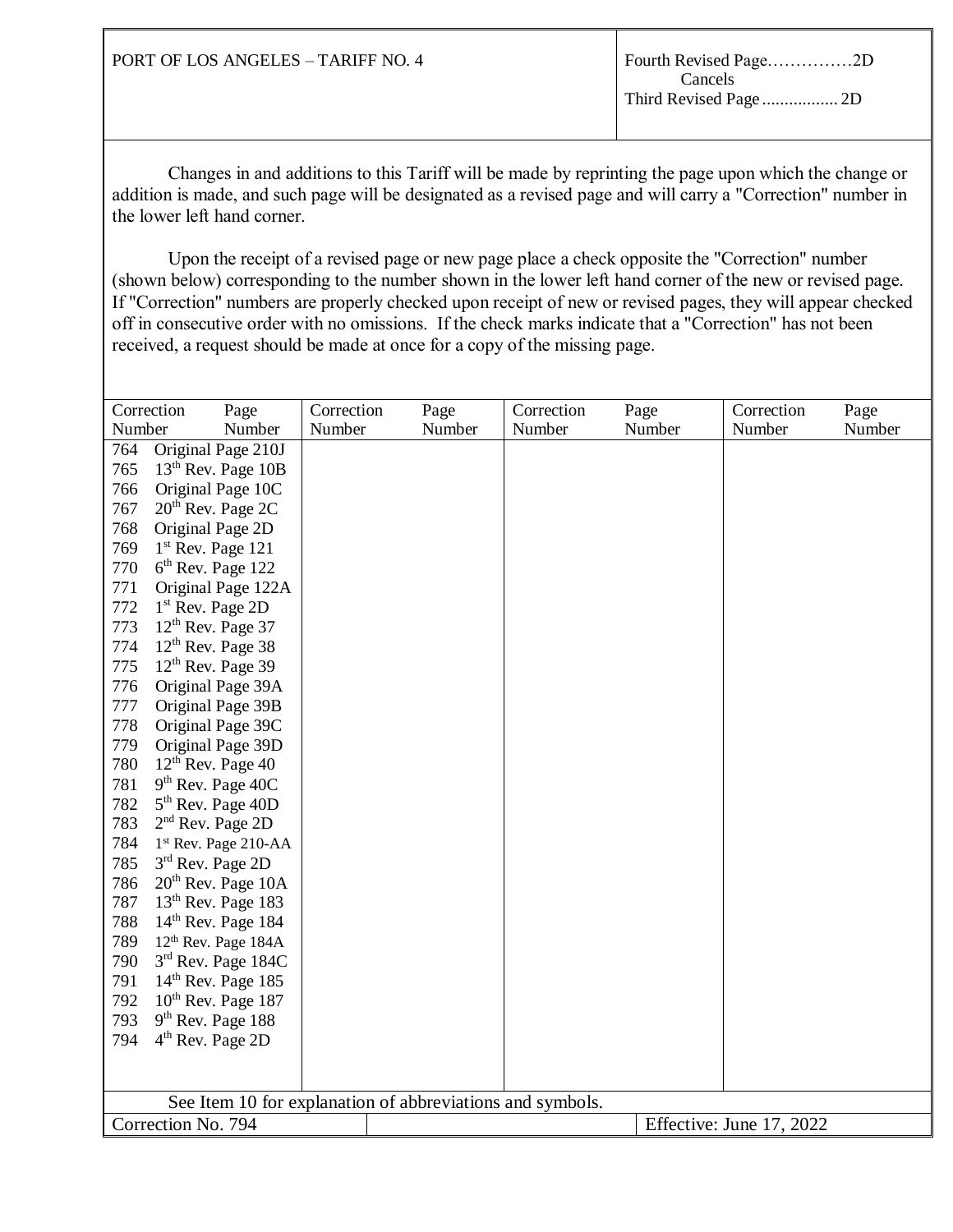Fifth Revised Page...................... 3 Cancels Fourth Revised Page................... 3 And Circular No. 67A

# TABLE OF CONTENTS Item No.

|                     |      |                                                                           | 10<br>12 |
|---------------------|------|---------------------------------------------------------------------------|----------|
|                     |      |                                                                           |          |
|                     |      |                                                                           | $100+$   |
|                     |      |                                                                           |          |
| a.<br>$\mathbf b$ . | City | Board                                                                     |          |
|                     |      |                                                                           |          |
| c.                  |      | <b>Executive Director</b>                                                 |          |
| d.                  |      | Municipal                                                                 |          |
| e.                  |      | <b>Private Premises</b>                                                   |          |
| f.                  |      | Person                                                                    |          |
| g.                  |      | Port of Los Angeles                                                       |          |
| h.                  |      | <b>Harbor District</b>                                                    |          |
| i.                  |      | <b>Inner Harbor</b>                                                       |          |
| j.                  |      | Wharf and Wharf Premises                                                  |          |
| k.                  |      | <b>Public Landing</b>                                                     |          |
| 1.                  |      | Vessel                                                                    |          |
| m.                  |      | Merchandise                                                               |          |
| n.                  |      | Legal Holiday                                                             |          |
| о.                  |      | <b>Coastwise Trade</b>                                                    |          |
| p.                  |      | <b>Intercoastal Trade</b>                                                 |          |
| q.                  |      | Foreign and Offshore Trade                                                |          |
| r.                  |      | Merchandise in Bulk                                                       |          |
| S.                  |      | Baggage                                                                   |          |
| t.                  |      | Direct (Discharge)                                                        |          |
| u.                  |      | Cargo Units                                                               |          |
|                     | 1.   | Package                                                                   |          |
|                     | 2.   | <b>Unitized Loads</b>                                                     |          |
|                     | 3.   | Cargo Van                                                                 |          |
|                     | 4.   | Container                                                                 |          |
| v.                  |      | <b>Correlation of FMC Definitions</b>                                     |          |
| w.                  |      | <b>OCP</b> Territory                                                      |          |
|                     | X.   | <b>Local Territory</b>                                                    |          |
|                     | y.   | <b>Container Freight Station</b>                                          |          |
|                     | Z.   | <b>Bunkers</b>                                                            |          |
| aa.                 |      | MTSA and MTSA Regulations                                                 |          |
| bb.                 |      | <b>Facility Security Plan</b>                                             |          |
|                     |      | <b>Homeland Security Authority</b>                                        |          |
| cc.                 |      | <b>Recreational Vessel</b>                                                |          |
| dd.                 |      |                                                                           |          |
| ee.                 |      | Alternative Maritime Power (AMP)                                          |          |
| ff.                 |      | Alternative Maritime Power (AMP) System Costs                             |          |
| gg.                 |      | <b>Recreational Courtesy Dock</b>                                         |          |
| hh.                 |      | + General Rate Increase                                                   |          |
|                     |      |                                                                           |          |
|                     |      | See Item 10 for explanation of abbreviations and symbols.                 |          |
|                     |      | Order No. 15-7175<br>Adopted February 19, 2015                            |          |
| Correction No. 673  |      | Ordinance No. 183736<br>Adopted June 17, 2015<br>EFFECTIVE: July 29, 2015 |          |
|                     |      |                                                                           |          |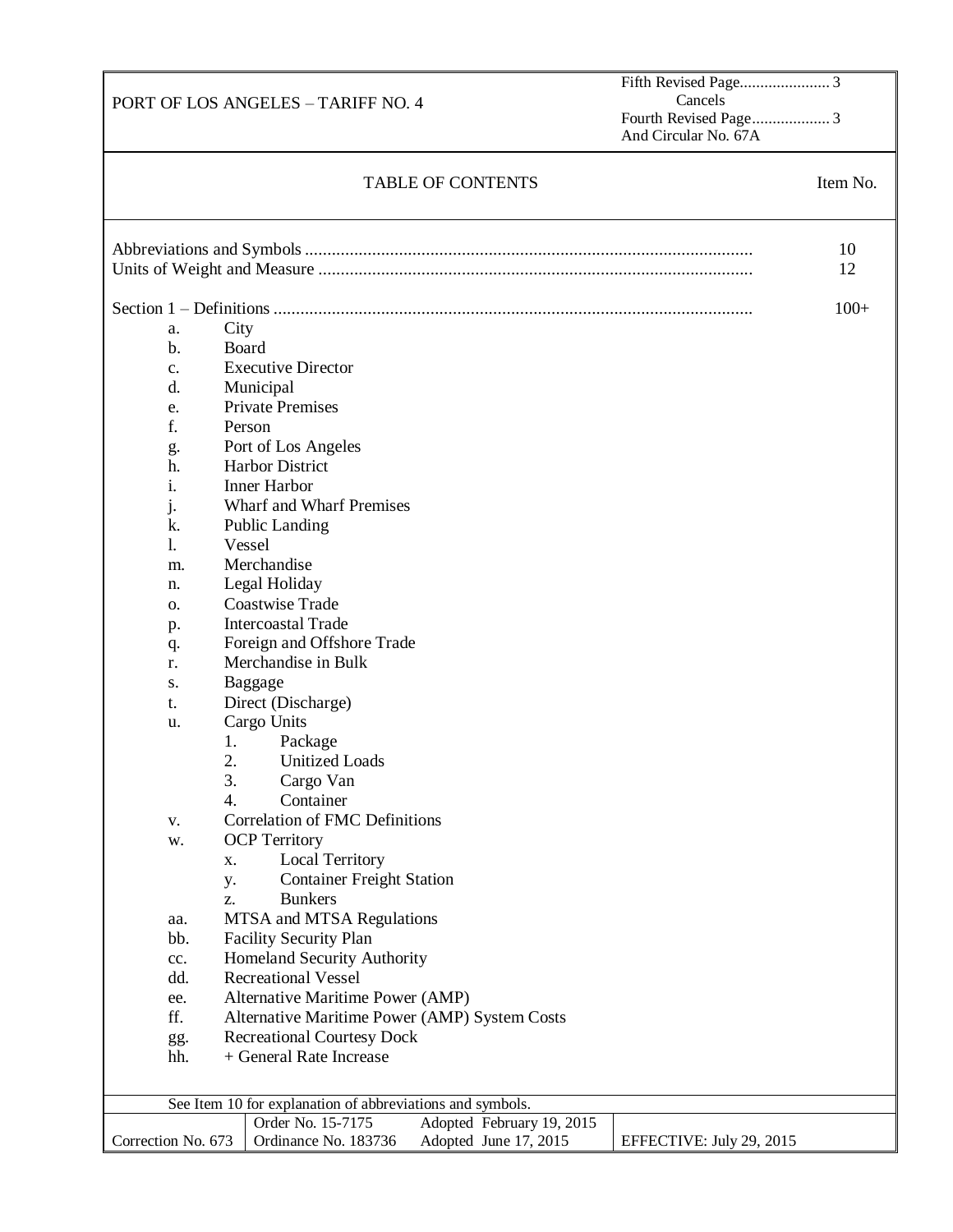Tenth Revised Page ............... 4 Cancels Ninth Revised Page ............... 4

| <b>TABLE OF CONTENTS - Continued</b>                                                                    | Item No.   |  |  |
|---------------------------------------------------------------------------------------------------------|------------|--|--|
| Section 2 – General Rules and Regulations                                                               |            |  |  |
|                                                                                                         | <b>200</b> |  |  |
|                                                                                                         | 205        |  |  |
|                                                                                                         | 210        |  |  |
|                                                                                                         | 215        |  |  |
|                                                                                                         | 220        |  |  |
|                                                                                                         | 225        |  |  |
|                                                                                                         | 230        |  |  |
|                                                                                                         | 235        |  |  |
|                                                                                                         | 240        |  |  |
|                                                                                                         | 245        |  |  |
|                                                                                                         | 250        |  |  |
|                                                                                                         | 255[C]     |  |  |
|                                                                                                         | 260        |  |  |
|                                                                                                         | 265        |  |  |
|                                                                                                         | 270        |  |  |
|                                                                                                         | 280        |  |  |
|                                                                                                         | 285        |  |  |
|                                                                                                         | 290        |  |  |
|                                                                                                         | 295        |  |  |
|                                                                                                         | 298        |  |  |
| Section 3 – Pilotage                                                                                    |            |  |  |
|                                                                                                         | 300        |  |  |
|                                                                                                         | 305        |  |  |
|                                                                                                         | 310        |  |  |
|                                                                                                         | 320        |  |  |
|                                                                                                         | 330        |  |  |
|                                                                                                         | 340        |  |  |
| Vessel Traffic Information System - Definitions of vessels covered                                      | 345        |  |  |
|                                                                                                         |            |  |  |
|                                                                                                         | 350        |  |  |
|                                                                                                         | 355        |  |  |
|                                                                                                         | 360        |  |  |
|                                                                                                         | 370        |  |  |
| Section $4 - \text{Dockage}$                                                                            | 380        |  |  |
|                                                                                                         | 400        |  |  |
|                                                                                                         | 405        |  |  |
|                                                                                                         | 410[C]     |  |  |
|                                                                                                         | 415        |  |  |
|                                                                                                         | 420        |  |  |
|                                                                                                         | 430        |  |  |
|                                                                                                         | 440        |  |  |
|                                                                                                         | 450        |  |  |
|                                                                                                         | 460        |  |  |
|                                                                                                         | 480        |  |  |
|                                                                                                         |            |  |  |
| See Item 10 for explanation of abbreviations and symbols.                                               | $485+$     |  |  |
| Order No. 20-7280<br>Adopted May 21, 2020                                                               |            |  |  |
| Ordinance No. 186777<br>Adopted September 15, 2020<br>Correction No. 752<br>EFFECTIVE: November 6, 2020 |            |  |  |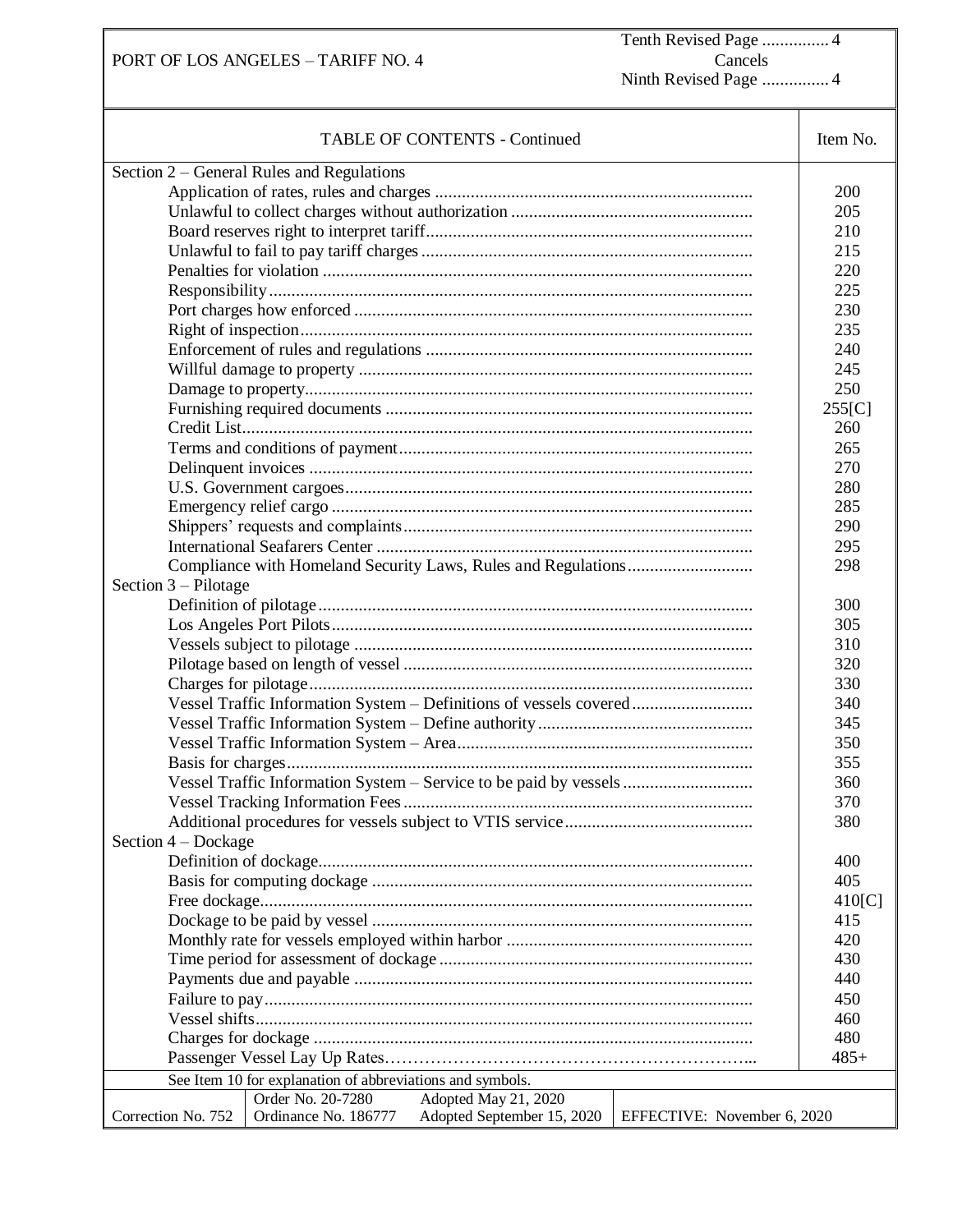Ninth Revised Page.............. 5 Cancels Eighth Revised Page...............5

| <b>TABLE OF CONTENTS - Continued</b>                                                                                                                                                                              |                                                                                                        |  |  |  |
|-------------------------------------------------------------------------------------------------------------------------------------------------------------------------------------------------------------------|--------------------------------------------------------------------------------------------------------|--|--|--|
| Section 5 – Wharfage<br>Wharfage rates, South American, Central American, Mexican and West Indies trades<br>Wharfage rates, Southeast Asia, Southern Asia and Middle East trades                                  | Item No.<br>500<br>505<br>510<br>515<br>520<br>525[C]<br>530<br>550<br>555<br>560<br>565<br>570<br>575 |  |  |  |
| Section $6$ – Passenger<br>Section 7 - Free Time, Wharf Demurrage, Wharf Storage                                                                                                                                  | $600+$<br>605<br>610<br>700<br>710<br>720<br>730<br>740<br>750<br>780<br>790                           |  |  |  |
| Section 8 – Space Assignment<br>Section 9 – Container Cranes                                                                                                                                                      | 800<br>810<br>900                                                                                      |  |  |  |
| See Item 10 for explanation of abbreviations and symbols.<br>Order No. 20-7280<br>Adopted May 21, 2020<br>Ordinance No. 186777<br>Adopted September 15, 2020<br>Correction No. 753<br>EFFECTIVE: November 6, 2020 |                                                                                                        |  |  |  |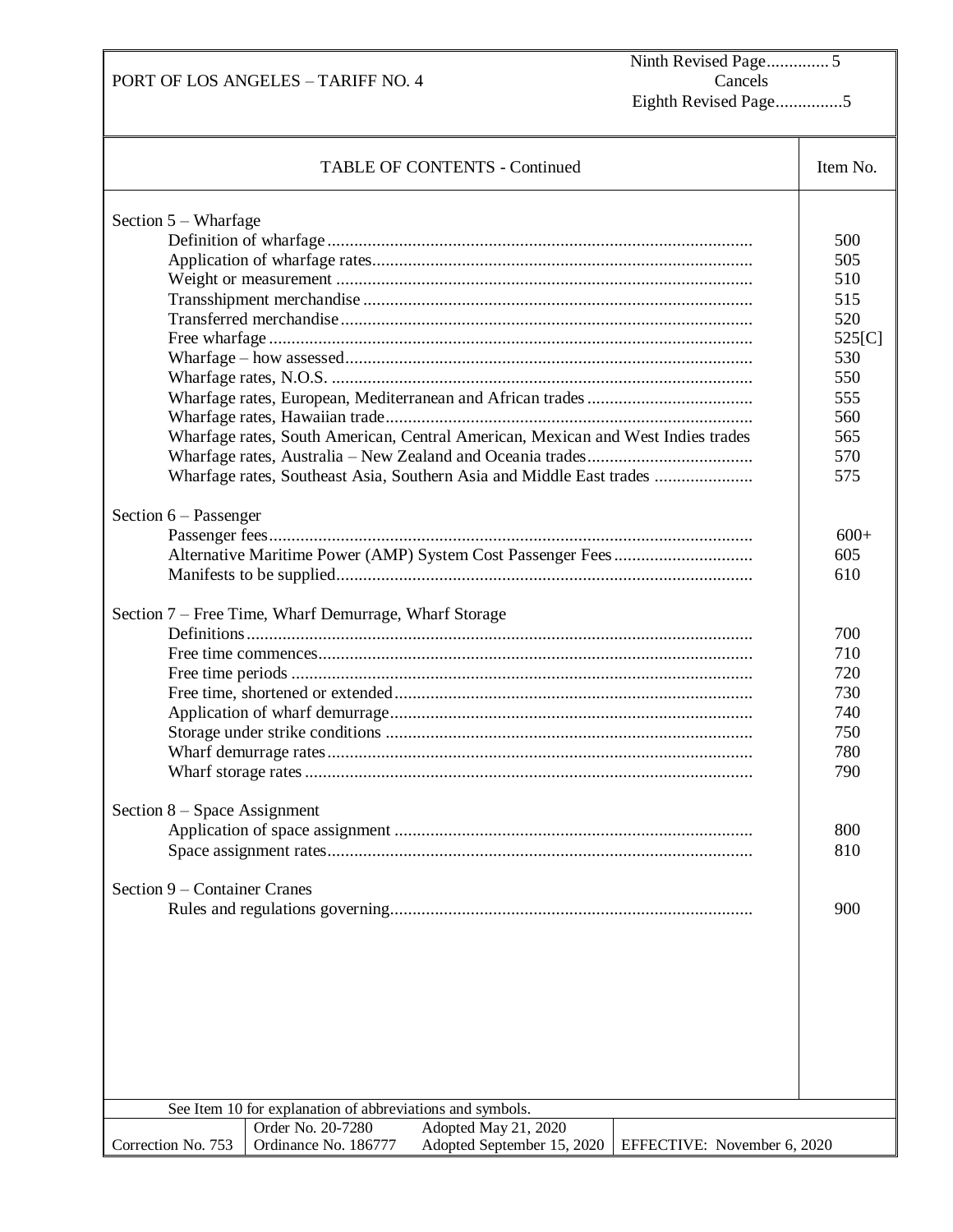Fourth Revised Page ...................6 Cancels Third Revised Page.....................6 And Circular No. 67A

| <b>TABLE OF CONTENTS - Continued</b>                                                                        | Item No.                                                                             |
|-------------------------------------------------------------------------------------------------------------|--------------------------------------------------------------------------------------|
| Section $10$ – Berth Assignments<br>Section 11 – Charges For Office Space                                   | 1000<br>1005<br>1010<br>1015<br>1020<br>1025<br>1030<br>1035<br>1100<br>1110<br>1120 |
|                                                                                                             | 1130<br>1140                                                                         |
| Section 12 – Water and Electricity                                                                          | 1200<br>1205<br>1210<br>1220                                                         |
| Charges for Designated Paid Parking Areas on Harbor Department Premises                                     | 1300[C][A]                                                                           |
| Section 14 – Cargo Handling<br>Filing of tariffs.                                                           | 1400<br>1405<br>1410<br>1415<br>1420<br>1425                                         |
| See Item 10 for explanation of abbreviations and symbols.<br>Adopted February 19, 2015<br>Order No. 15-7175 |                                                                                      |
| Ordinance No. 183736<br>Correction No. 677<br>Adopted June 17, 2015<br>EFFECTIVE: July 29, 2015             |                                                                                      |

PORT OF LOS ANGELES – TARIFF NO. 4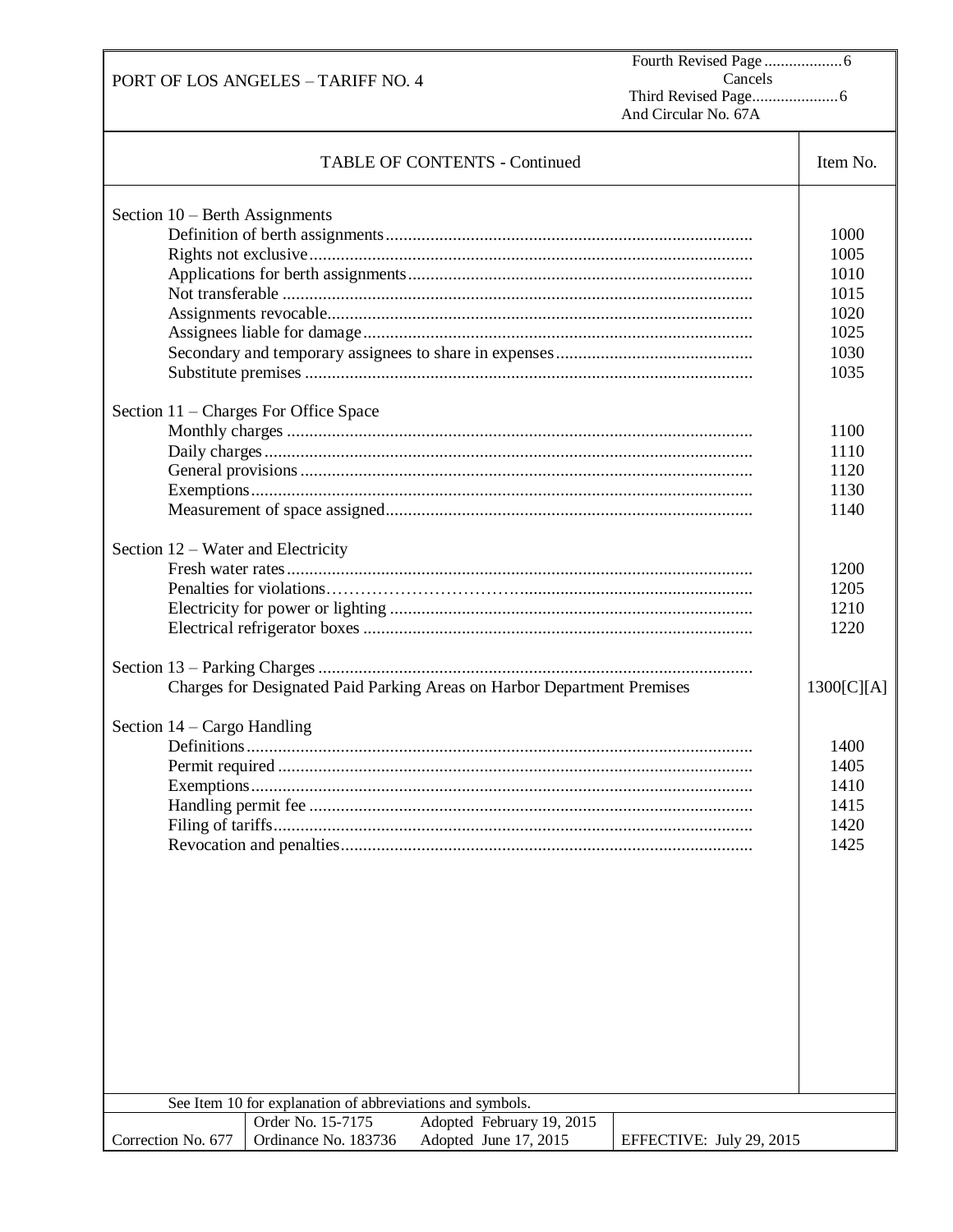| PORT OF LOS ANGELES - TARIFF NO. 4                                                                                                                                  | Cancels                                                                                                                                                                                                                                                 |
|---------------------------------------------------------------------------------------------------------------------------------------------------------------------|---------------------------------------------------------------------------------------------------------------------------------------------------------------------------------------------------------------------------------------------------------|
|                                                                                                                                                                     | Second Revised Page 7                                                                                                                                                                                                                                   |
| <b>TABLE OF CONTENTS - Continued</b>                                                                                                                                | Item No.                                                                                                                                                                                                                                                |
| Section 15 - Public Landings<br>Section 16 – General Rules and Regulations – Vessels<br>Sunken wrecks:<br>See Item 10 for explanation of abbreviations and symbols. | 1500<br>1505<br>1510<br>1515<br>1520<br>1525<br>1530<br>1535<br>1540<br>1545<br>1550<br>1600<br>1605<br>1608<br>1610<br>1615[C]<br>1620<br>1625<br>1630<br>1635<br>1640<br>1645<br>1650<br>1655<br>1660<br>1665<br>1670<br>1675<br>1680<br>1681<br>1685 |
| Order No. 14-7163<br>Adopted May 15, 2014                                                                                                                           |                                                                                                                                                                                                                                                         |
| Ordinance No. 183184<br>Correction No. 661<br>Adopted August 19, 2014                                                                                               | EFFECTIVE: September 27, 2014                                                                                                                                                                                                                           |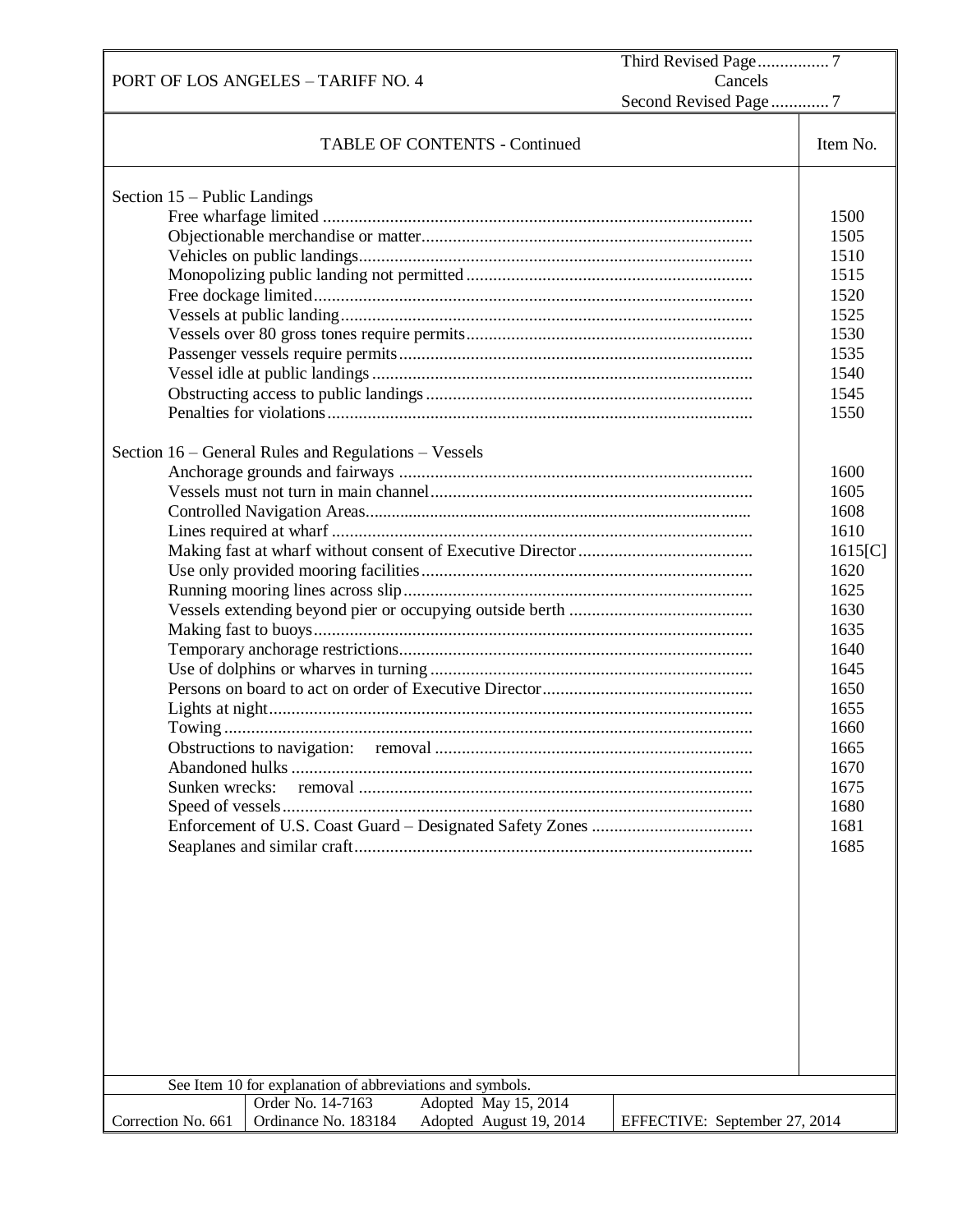PORT OF LOS ANGELES – TARIFF NO. 4 Original Page......................... 8

| <b>TABLE OF CONTENTS - Continued</b>                                                                                 | Item No.                                                                                                             |
|----------------------------------------------------------------------------------------------------------------------|----------------------------------------------------------------------------------------------------------------------|
| Section 17 – General Rules and Regulations – Hazardous<br>See Item 10 for explanation of abbreviations and symbols.  | 1700<br>1705<br>1710<br>1715<br>1720<br>1725<br>1730<br>1735<br>1740<br>1745<br>1750<br>1760<br>1765<br>1770<br>1775 |
| Order No. 5837<br>Adopted July 12, 1989<br>Ordinance No. 165789<br>Adopted April 10, 1990<br>EFFECTIVE: July 1, 1990 |                                                                                                                      |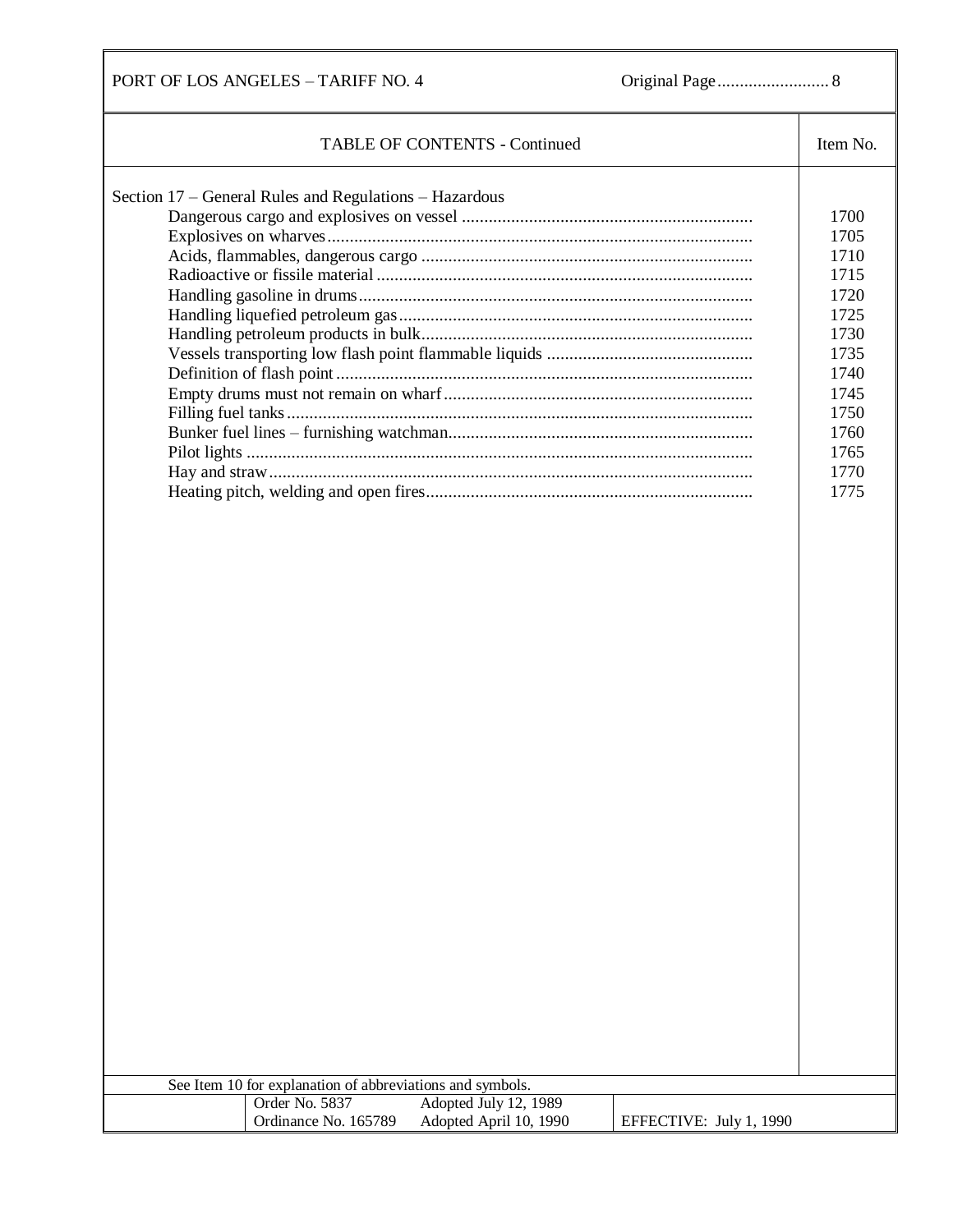|                    | PORT OF LOS ANGELES - TARIFF NO. 4                                                                                                                                                                                                             |                                      | Cancels                   |                                                                                                                                                                                                                                                     |
|--------------------|------------------------------------------------------------------------------------------------------------------------------------------------------------------------------------------------------------------------------------------------|--------------------------------------|---------------------------|-----------------------------------------------------------------------------------------------------------------------------------------------------------------------------------------------------------------------------------------------------|
|                    |                                                                                                                                                                                                                                                |                                      |                           |                                                                                                                                                                                                                                                     |
|                    |                                                                                                                                                                                                                                                | <b>TABLE OF CONTENTS - Continued</b> |                           | Item No.                                                                                                                                                                                                                                            |
|                    | Section 18 – General Rules and Regulations – Miscellaneous<br>[C] Operation of personal watercraft, water skiing, aquaplaning and similar activities prohibited<br>See Item 10 for explanation of abbreviations and symbols.<br>Order No. 6793 | Adopted March 24, 2004               |                           | [C]<br>1800<br>1802<br>1803<br>1805<br>1810<br>1812<br>1815<br>1820<br>1822<br>1825<br>1827<br>1828<br>1829<br>1830<br>1835<br>1838<br>1840<br>1845<br>1850<br>1855<br>1860<br>1865<br>1867<br>1870<br>1871<br>1872<br>1873<br>1874<br>1880<br>1885 |
| Correction No. 293 | Ordinance No. 176067                                                                                                                                                                                                                           | Adopted June 16, 2004                | EFFECTIVE: August 1, 2004 |                                                                                                                                                                                                                                                     |

Г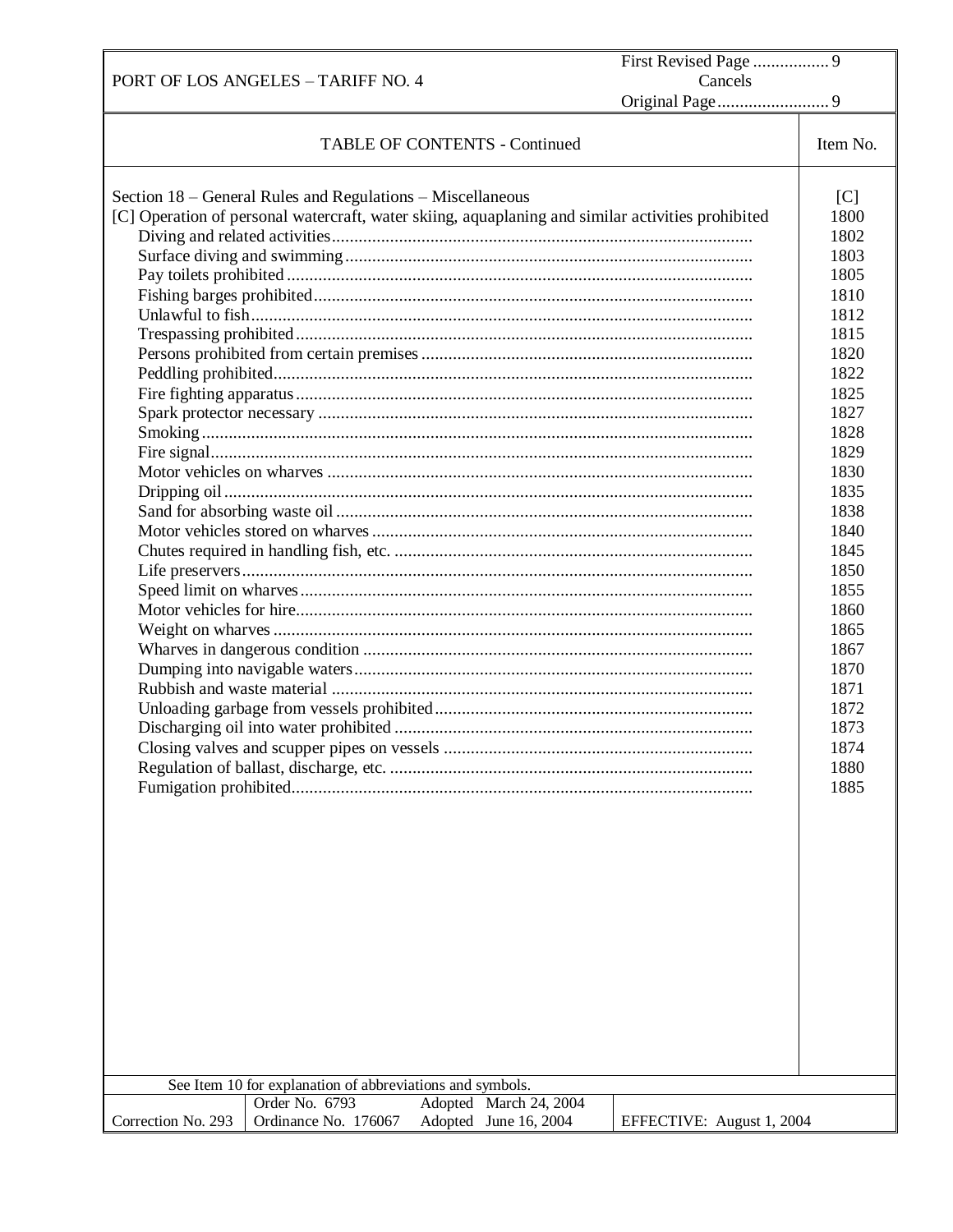PORT OF LOS ANGELES – TARIFF NO. 4 Original Page....................... 10

| <b>TABLE OF CONTENTS - Continued</b><br>Section 19 – Commercial Fishing Vessel                                                                                                    | Item No.<br>1900<br>1905<br>1910<br>1915<br>1920<br>1925<br>1930<br>1935<br>1940 |
|-----------------------------------------------------------------------------------------------------------------------------------------------------------------------------------|----------------------------------------------------------------------------------|
| See Item 10 for explanation of abbreviations and symbols.<br>Order No. 5837<br>Adopted July 12, 1989<br>Ordinance No. 165789<br>Adopted April 10, 1990<br>EFFECTIVE: July 1, 1990 |                                                                                  |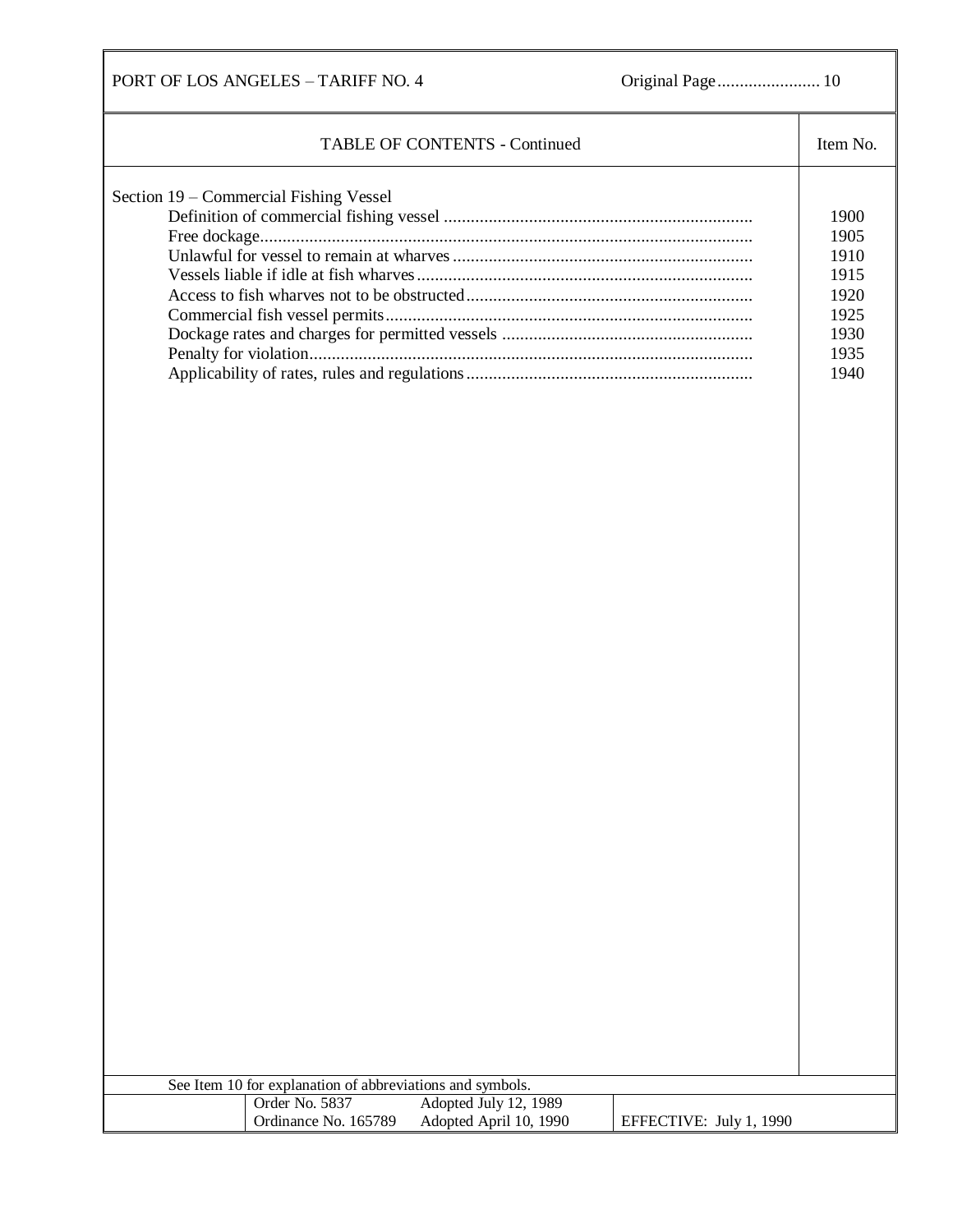| PORT OF LOS ANGELES - TARIFF NO. 4                                                                                                                                                            | Twentieth Revised Page 10A<br>Cancels |                                                                                                                                                                      |
|-----------------------------------------------------------------------------------------------------------------------------------------------------------------------------------------------|---------------------------------------|----------------------------------------------------------------------------------------------------------------------------------------------------------------------|
| Nineteenth Revised Page 10A                                                                                                                                                                   |                                       |                                                                                                                                                                      |
| <b>TABLE OF CONTENTS - Continued</b>                                                                                                                                                          |                                       | Item No.                                                                                                                                                             |
| Section 20 – Clean Air Action Plan - General Rules and Regulations<br>Voluntary Environmental Ship Index (ESI) Incentive Program<br>See Item 10 for explanation of abbreviations and symbols. |                                       | $2000[+]$<br>2005<br>2010[C]<br>2015[D]<br>2020[D]<br>2025[C]<br>2030[N]<br>2035[N]<br>2040[C]<br>2041[C]<br>2045<br>2050[D]<br>2055[D]<br>2060<br>$2090[+]$<br>2095 |
| Order No. 21-7316<br>Adopted November 4, 2021<br>Adopted May 4, 2022<br>Correction No. 786<br>Ordinance No. 187486                                                                            | EFFECTIVE: June 17, 2022              |                                                                                                                                                                      |
|                                                                                                                                                                                               |                                       |                                                                                                                                                                      |

EFFECTIVE: January 13, 2014Order No. 12-7116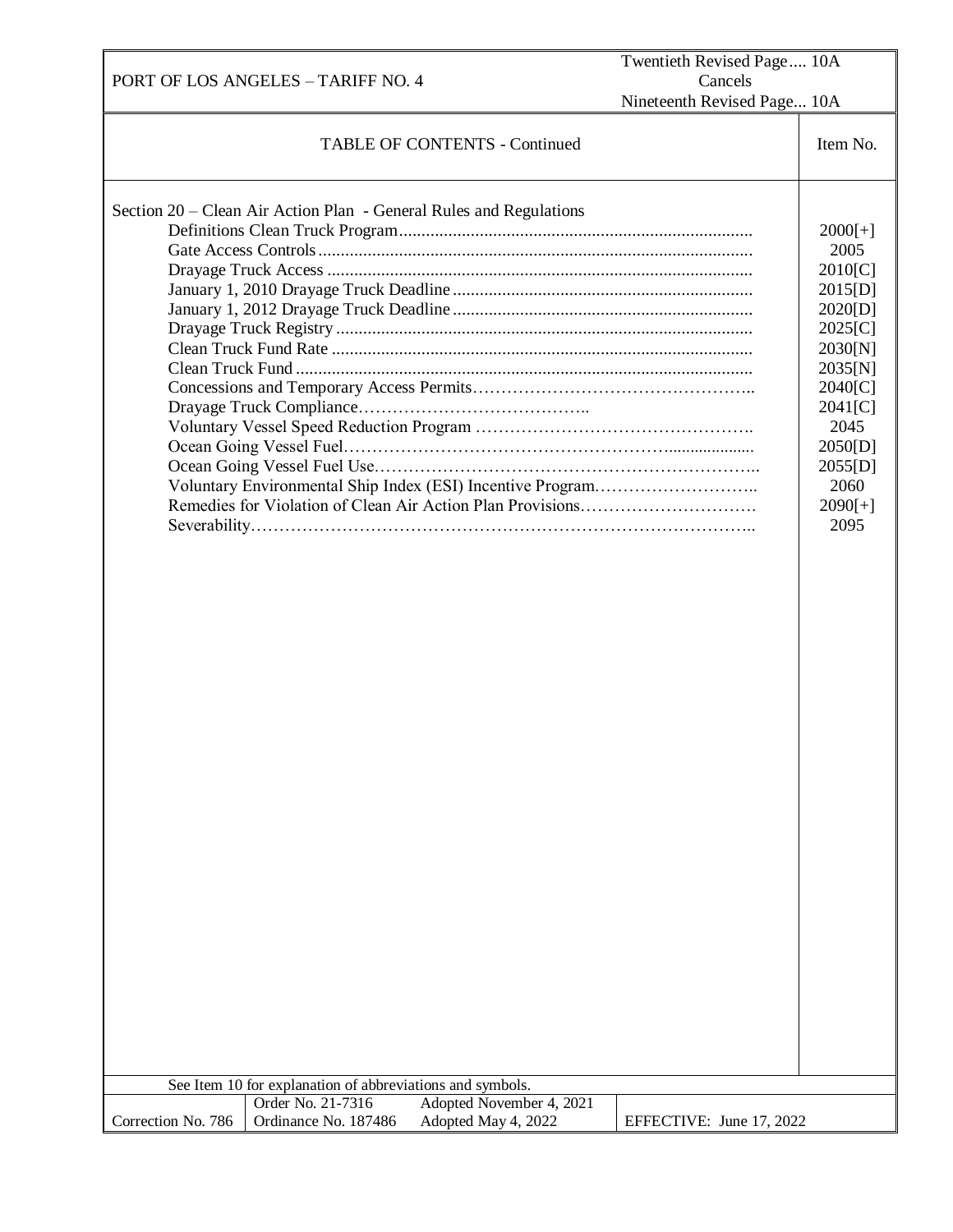| Thirteenth Revised Page  10B<br>Cancels<br>PORT OF LOS ANGELES - TARIFF NO. 4<br>Twelfth Revised Page 10B |                                                                                                                                                                                                                                                                                                                                                                                                                                                                                                                                               |                         |                                                                                                                                                       |
|-----------------------------------------------------------------------------------------------------------|-----------------------------------------------------------------------------------------------------------------------------------------------------------------------------------------------------------------------------------------------------------------------------------------------------------------------------------------------------------------------------------------------------------------------------------------------------------------------------------------------------------------------------------------------|-------------------------|-------------------------------------------------------------------------------------------------------------------------------------------------------|
|                                                                                                           | <b>TABLE OF CONTENTS - Continued</b>                                                                                                                                                                                                                                                                                                                                                                                                                                                                                                          |                         | Item No.                                                                                                                                              |
|                                                                                                           | Section 21 - Infrastructure Fee (Cancelled by Order No. 13-7146 effective March 6, 2014)<br>Section 22 - General Rules and Regulations Vessels Berthed in Recreational Marinas                                                                                                                                                                                                                                                                                                                                                                |                         | 2100<br>2105<br>2110<br>2200<br>2205<br>2210<br>2215                                                                                                  |
|                                                                                                           |                                                                                                                                                                                                                                                                                                                                                                                                                                                                                                                                               |                         | 2220<br>2225<br>2230                                                                                                                                  |
|                                                                                                           | Section 23 - Incentives - General Rules and Regulations<br>Ultra Large Container Incentive Program and Eligibility Requirements<br>Summer Season Incentive<br>Container Terminal Tenant Truck Turn Time Incentive Program Definitions<br>Container Terminal Tenant Truck Turn Time Incentive Program and Eligibility<br>Container Terminal Tenant Dual Transaction Incentive Program Definitions<br>Container Terminal Tenant Dual Transaction Incentive Program and Eligibility<br>See Item 10 for explanation of abbreviations and symbols. |                         | 2300<br>2305<br>2310<br>2315<br>$2320+$<br>$2325+$<br>$2326+$<br>$2327+$<br>$2330+$<br>$2335+$<br>$2340+$<br>$2345+$<br>$2346+$<br>$2350+$<br>$2351+$ |
|                                                                                                           | Order No. 21-7288<br>Adopted January 14, 2021                                                                                                                                                                                                                                                                                                                                                                                                                                                                                                 |                         |                                                                                                                                                       |
| Correction No. 765                                                                                        | Ordinance No. 186953 Adopted April 7, 2021                                                                                                                                                                                                                                                                                                                                                                                                                                                                                                    | EFFECTIVE: May 26, 2021 |                                                                                                                                                       |

EFFECTIVE: September 27, 2014Order No. 13-7148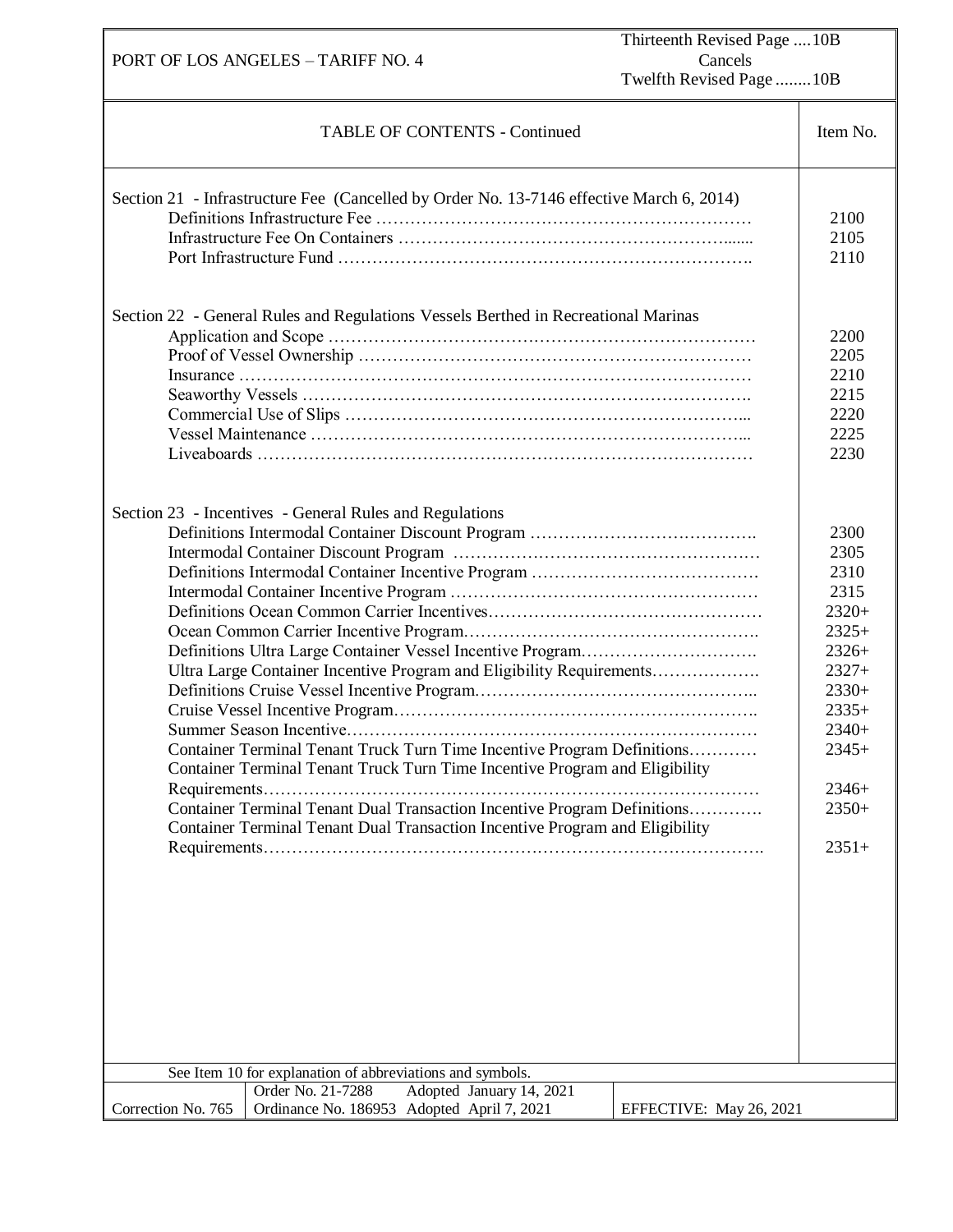PORT OF LOS ANGELES – TARIFF NO. 4 Original Page.....................10C TABLE OF CONTENTS - Continued Item No. Section 24 - Recreational Courtesy Docks Recreational Courtesy Docks Hours of Operation…………………………………………………………………………………………… No Unloading or Commercial Activities ……………………………………………….. No Merchandise or Matter of Any Objectionable Nature Permitted …………………… Vehicles to Remain Upon Recreational Courtesy Docks ………………………………. No Person Permitted to Monopolize Recreational Courtesy Docks ……………………. Free Dockage at Recreational Courtesy Docks Limited ………………………………… Unlawful for Vessels to Remain at Recreational Courtesy Docks ……………………… Vessels Over 100 Feet Overall and 100 Gross Tons Not to Dock Without Permit ……. Passenger Carrying Vessels For Hire Not to Dock at Recreational Courtesy Docks …… Vessel Liable if Exceeding Time Allotment at Recreational Courtesy Docks ………….. Access to Recreational Courtesy Docks Not to Be Obstructed …………………………. Vessel Repair and Maintenance…………………………………………………………. Penalty for Violation…………………………………………………………………….. 2400 2401 2405 2410 2415 2420 2425 2430 2435 2440 2445 2450 2455 See Item 10 for explanation of abbreviations and symbols. Correction No. 766 Order No. 14-7163 Adopted May 15, 2014 Ordinance No. 183184 Adopted August 19, 2014 EFFECTIVE: September 27, 2014

EFFECTIVE: September 27, 2014Order No. 13-7148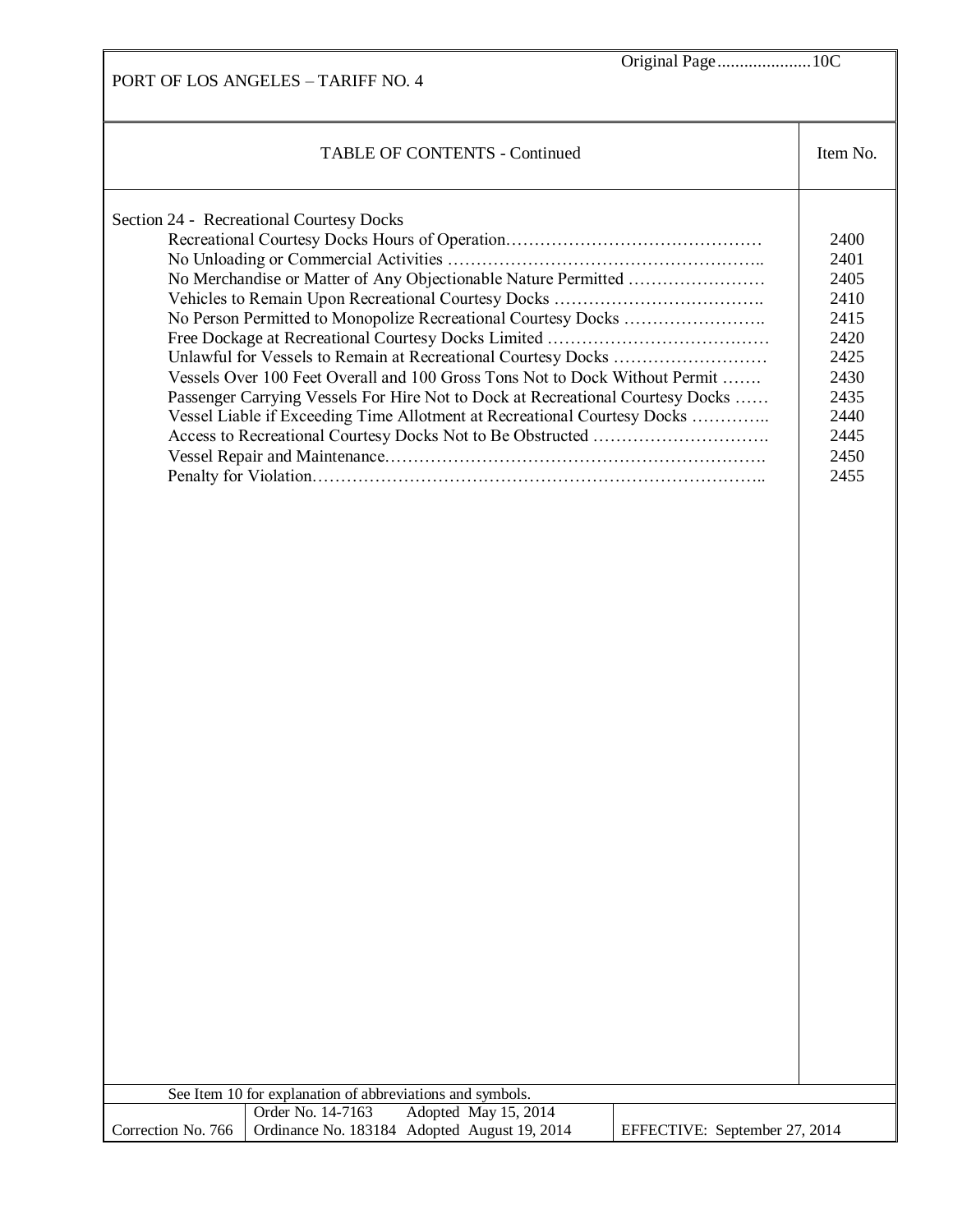PORT OF LOS ANGELES – TARIFF NO. 4 First Revised Page ............... 11 Cancels Original Page....................... 11 EXPLANATION OF ABBREVIATIONS AND SYMBOLS ITEM No. +...................................Addition \* ...................................Change [A]................................Increase [C]................................Change; resulting in neither an increase or decrease [D]................................Deletion [N]................................Reissued matter [R]................................Reduction [X]................................No change in rates %..................................Percent B.M. .............................Board measure or board measurement Cu. Ft............................Cubic feet or cubic foot e.g.................................For example Etc................................Et cetera Incl. ..............................Inclusive K.D...............................Knocked down Kg(s) ............................Kilogram(s) KT................................1000 kilograms Lbs. ..............................Pounds M3................................Cubic Meter No. ...............................Number N.O.S............................Not otherwise specified Para. .............................Paragraph Sec................................Section Sq. ft.............................Square feet or square foot S.U. ..............................Set up U.S. ..............................United States W/M.............................Weight or measurement whichever yields the greater revenue &..................................And ...................................U.S. cents \$ ...................................U.S. dollars viz. Specially, which, for the purposes of this tariff means the rate applies only to the commodities specifically named thereafter, regardless of the generic description of heading preceding "viz".  $[C]$ 10 See Item 10 for explanation of abbreviations and symbols. Correction No. 13 Order No. 6023 Adopted July 24, 1991 Ordinance No. 167245 Adopted August 16, 1991 | EFFECTIVE: October 1, 1991